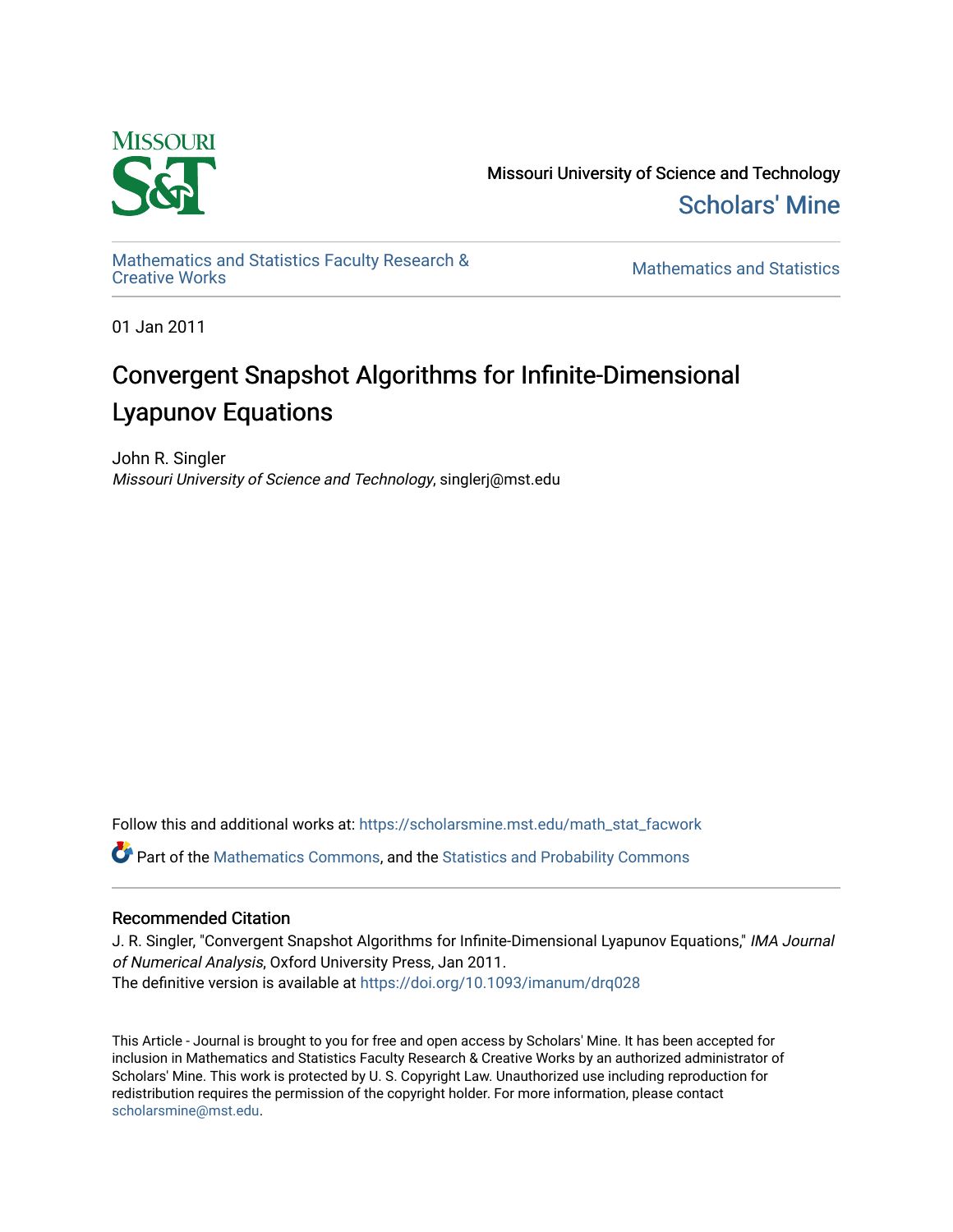## Convergent Snapshot Algorithms for Infinite Dimensional Lyapunov Equations

John R. Singler Department of Mathematics and Statistics Missouri University of Science and Technology Rolla, MO 65409-0020 Email: singlerj@mst.edu

April 16, 2013

#### Abstract

We consider two algorithms to approximate the solution  $Z$  of a class of stable operator Lyapunov equations of the form  $AZ + ZA^* + BB^* = 0$ . The algorithms utilize time snapshots of solutions of certain linear infinite dimensional differential equations to construct the approximations. Matrix approximations of the operators  $A$  and  $B$  are not required and the algorithms are applicable as long as the rank of  $B$  is relatively small. The first algorithm produces an optimal low rank approximate solution using proper orthogonal decomposition. The second algorithm approximates the product of the solution with a few vectors and can be implemented with a minimal amount of storage. Both algorithms are known for the matrix case, however the extension of the algorithms to infinite dimensions appears to be new. We establish easily verifiable convergence theory and a priori error bounds for both algorithms and present numerical results for two model problems.

### <span id="page-1-1"></span>1 Introduction

Approximating the solution of an operator Lyapunov equation of the form

<span id="page-1-0"></span>
$$
AZ + ZA^* + BB^* = 0 \tag{1}
$$

has many applications in model reduction and control problems for linear systems. For example, matrix Lyapunov equations are used in algorithms for balanced model reduction problems [\(Antoulas,](#page-26-0) [2005;](#page-26-0) [Datta,](#page-27-0) [2004;](#page-27-0) Zhou [et al.](#page-29-0), [1996\)](#page-29-0) and they arise in Newton iterations for Riccati equations [\(Kleinman,](#page-28-0) [1968;](#page-28-0) [Banks & Ito,](#page-26-1) [1991;](#page-26-1) [Burns](#page-26-2) et al., [2008;](#page-26-2) [Morris & Navasca,](#page-28-1) [2008\)](#page-28-1), which are used to compute optimal feedback control laws. Recent work on approximating large-scale Lyapunov equations include [Antoulas](#page-26-0) [\(2005\)](#page-26-0); [Baur & Benner](#page-26-3) [\(2006\)](#page-26-3); [Gavrilyuk](#page-27-1) et al. [\(2004\)](#page-27-1); [Grasedyck &](#page-27-2) [Hackbusch](#page-27-2) [\(2007\)](#page-27-2); [Grasedyck](#page-27-3) et al. [\(2003\)](#page-27-3); [Gugercin](#page-27-4) et al. [\(2003\)](#page-27-4); [Li & White](#page-28-2) [\(2002\)](#page-28-2); [Penzl](#page-28-3) [\(9900\)](#page-28-3); [Rosen & Wang](#page-28-4) [\(1995\)](#page-28-4); [Simoncini](#page-29-1) [\(2007\)](#page-29-1). These problems often arise from the discretization of a partial differential equation (PDE).

In this work, we consider two snapshot algorithms to directly approximate solutions of a stable operator Lyapunov equation of the above form. Unlike many other large-scale algorithms, the algorithms presented here are not iterative; instead, the approximation is constructed by simulating m linear infinite dimensional differential equations, where  $m$  is the rank of  $B$ . Solving these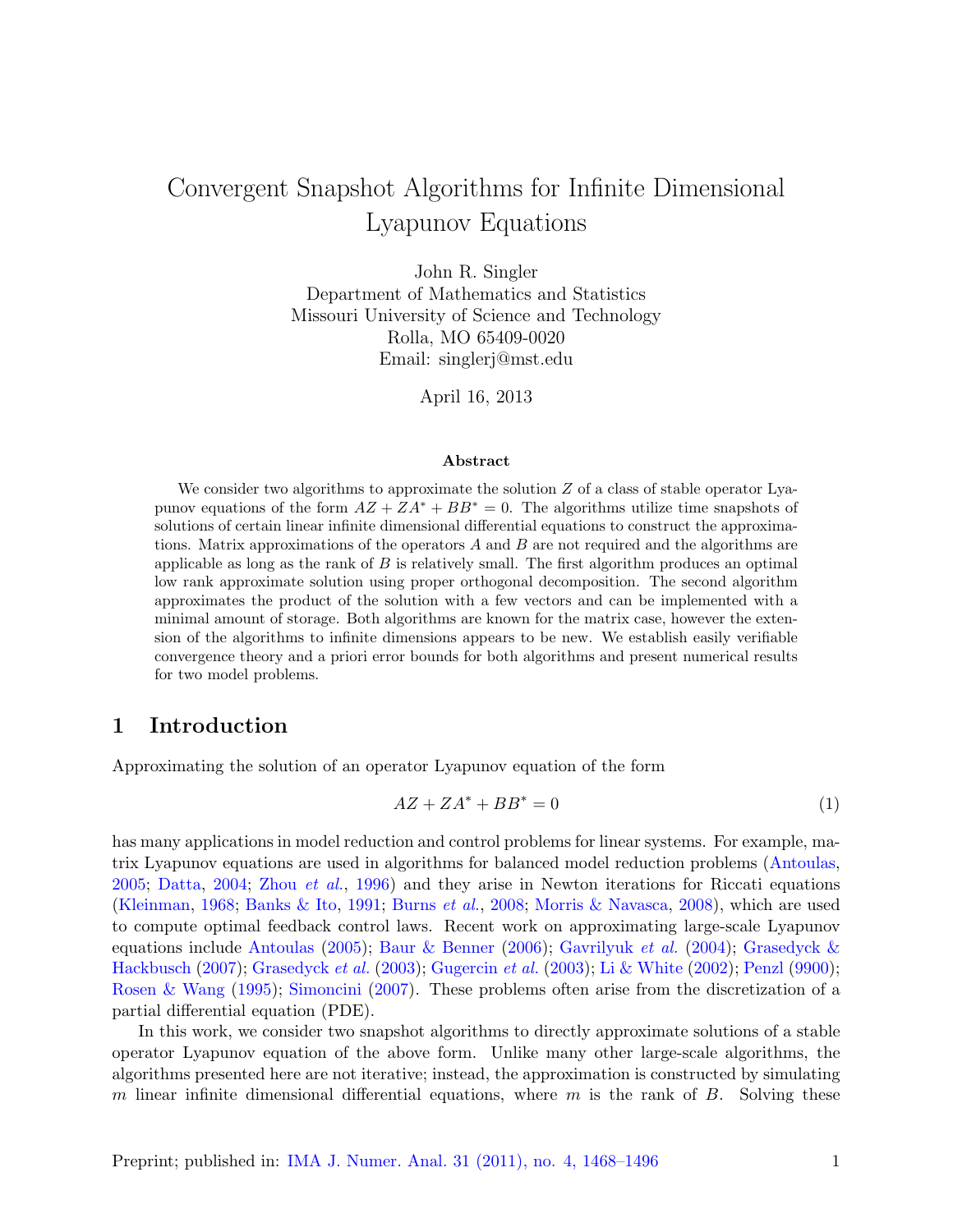differential equations is the main computational cost of the algorithm; therefore, the proposed algorithm is applicable to large-scale systems when the rank of  $B$  is relatively small.

The first algorithm uses proper orthogonal decomposition to construct a low rank approximation to the solution Z of the Lyapunov equation. The second algorithm approximates  $Zx$  for a few vectors x with a minimal amount of storage; in certain applications (such as the Newton iterations for Riccati equations mentioned above) this is all that is needed. After an earlier version of this work was complete [\(Singler,](#page-29-2) [2008\)](#page-29-2), the author became aware that both algorithms are known for the matrix case: the minimal storage algorithm was proposed by Saad [\(1990\)](#page-29-3) and the low rank algorithm by Willcox and Peraire [\(2002\)](#page-29-4). We extend both algorithms to an infinite dimensional case and prove convergence under minimal and easily verifiable assumptions. Furthermore, we establish a priori error bounds for both algorithms.

Let us briefly discuss other solution strategies for operator Lyapunov equations and the reasons for advocating the algorithms studied here. To clarify the ideas, we focus on a distributed parameter model problem: a one dimensional convection diffusion equation

<span id="page-2-0"></span>
$$
w_t(t, x) = \mu w_{xx}(t, x) - \kappa w_x(t, x) + b(x)u(t),
$$
\n(2)

$$
w(t,0) = 0, \quad w(t,1) = 0,\tag{3}
$$

where subscripts denote partial derivatives,  $\mu$  and  $\kappa$  are constants,  $b(x)$  is a given function, and  $u(t)$  is an input. Roughly, the A operator corresponds to the convection diffusion operator, i.e.,  $Aw = \mu w_{xx} - \kappa w_x$ , along with the boundary conditions [\(3\)](#page-2-0). The B operator corresponds to multiplication by the function  $b(x)$ , i.e.,  $Bu = b(x)u$ . (More details for this example can be found in Section [5.](#page-19-0))

A standard approach to approximating the solution of the operator Lyapunov equation [\(1\)](#page-1-0) is to first discretize the system and solve the corresponding finite dimensional Lyapunov equation. For example, discretizing the system in space (e.g., with finite differences or finite elements) leads to a matrix differential equation of the form

<span id="page-2-1"></span>
$$
\dot{x}_N(t) = [A_N]x_N(t) + [B_N]u(t).
$$
\n(4)

One can now use existing large-scale solvers for the matrix Lyapunov equation

<span id="page-2-2"></span>
$$
[A_N][Z_N] + [Z_N][A_N]^* + [B_N][B_N]^* = 0.
$$
\n(5)

This matrix approximation approach has been used extensively for model reduction and control computations for distributed parameter systems; see, e.g., [Banks & Burns](#page-26-4) [\(1978\)](#page-26-4); [Banks & Ito](#page-26-1) [\(1991\)](#page-26-1); [Banks](#page-26-5) et al. [\(1996\)](#page-26-5); [Burns & Fabiano](#page-27-5) [\(1989\)](#page-27-5); [Burns](#page-26-6) et al. [\(1998\)](#page-26-6); [Camp & King](#page-27-6) [\(2002\)](#page-27-6); [Evans](#page-27-7) [\(2003\)](#page-27-7); [Gibson & Adamian](#page-27-8) [\(1991\)](#page-27-8); King [et al.](#page-28-5) [\(2006\)](#page-28-5); [Morris & Navasca](#page-28-1) [\(2008\)](#page-28-1).

There may be difficulties with this matrix approximation approach that must be addressed in order to tackle complex problems.

#### Difficulties of matrix approximation approach:

- Matrix approximations are required: It may not be easy or even possible to extract matrix approximations  $([A_n], [B_N])$  of the operators  $(A, B)$  from existing black box or commercial simulation codes.
- Difficulties verifying convergence: For some problems and discretization schemes, the existing convergence theory (see, e.g., Corollary 4.11 in [Curtain,](#page-27-9) [2003\)](#page-27-9) can be difficult to verify. As the problems and discretization schemes become increasingly complex, it may be extremely difficult to theoretically and numerically verify convergence. For example: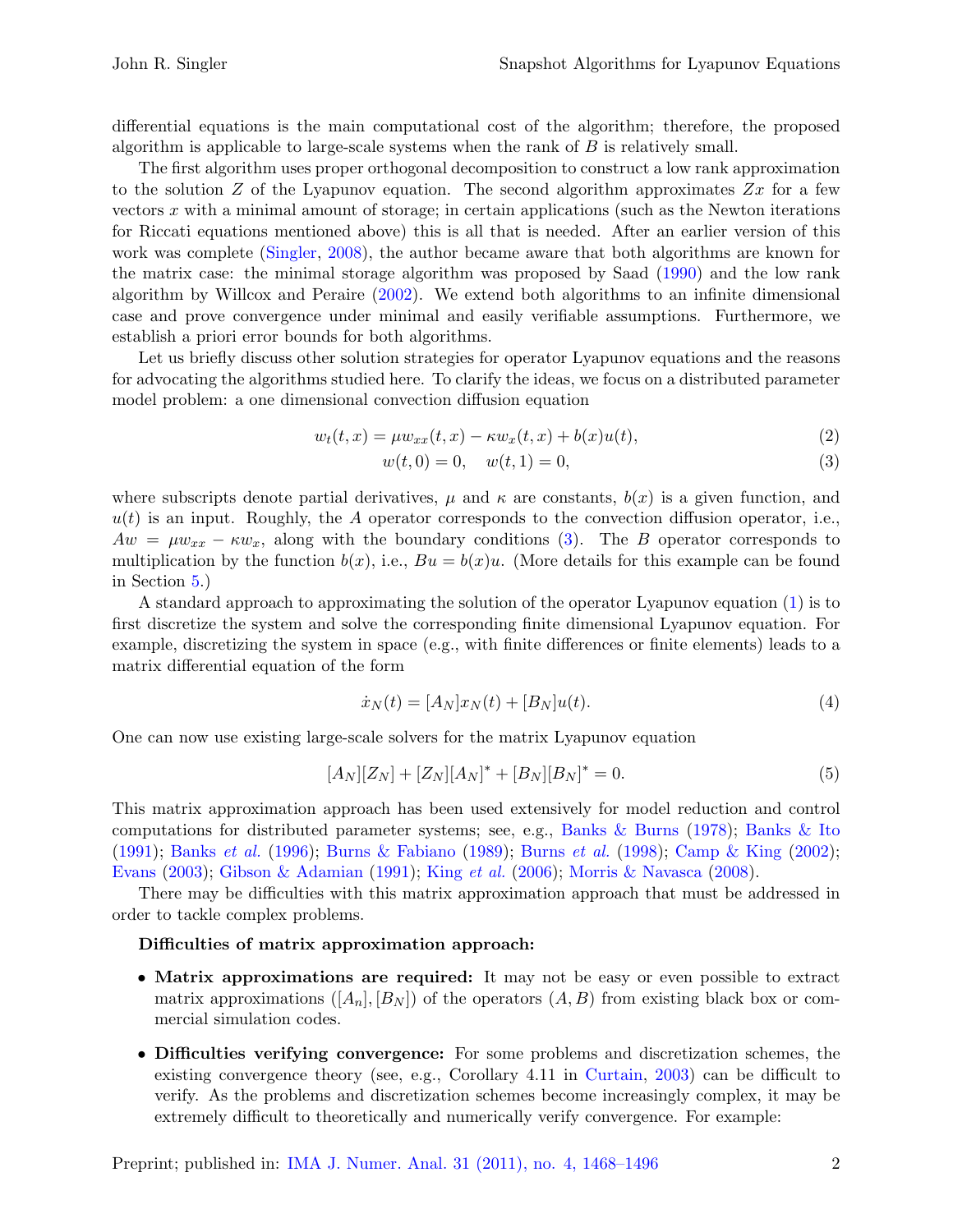- Some discretization methods for certain problems (such as linearized fluid flows) do not produce an approximate differential equation of the form  $(4)$ ; standard convergence theory does not apply and guarantees of convergence and accuracy may be difficult to obtain.
- A "natural" discretization scheme may fail to satisfy the requirements of the theory and produce an incorrect approximation (e.g., see [Burns](#page-26-7) et al., [1988;](#page-26-7) [Borggaard](#page-26-8) et al., [2004\)](#page-26-8).
- No known adaptive methods to increase accuracy: There is no known method for estimating the error between the computed solution of the finite dimensional Lyapunov equation [\(5\)](#page-2-2) and the solution of the corresponding infinite dimensional Lyapunov equation [\(1\)](#page-1-0). Therefore, it may not be clear how to adaptive refine the discretization scheme to ensure accuracy.

The snapshot algorithms studied here have many advantages, including the potential to overcome the above difficulties.

#### Advantages of snapshot algorithms:

- Computationally efficient: The main computational cost of the algorithm is computing solutions of linear infinite dimensional differential equations. These computations can be performed very efficiently, using well developed computational methods and/or existing simulation code.
- Matrix approximations are not required: Of course discretization must be performed with the algorithms, however an approximating matrix differential equation of the form  $(4)$  is not required. This allows the use of existing simulation codes and specialized discretization schemes that produce approximations of different forms.
- Straightforward to verify convergence: The convergence theory is easy to verify and only requires convergence of the solutions of the linear differential equations.
- Best possible approximation error: For the low rank algorithm, the approximate error converges to the best possible error for approximations of a given rank.
- Adaptive methods to increase accuracy: Simple, computable error bounds indicate the quality of the approximation and can guide the rank and refinement of the approximation. In particular, the approximation error depends largely on the simulation error in solving the linear infinite dimensional differential equations; thus, it is possible to use adaptive solvers or error estimators to guide refinement and produce more accurate approximations.

Proper orthogonal decomposition (POD), which is described in detail in Section [3,](#page-9-0) has been used extensively for model reduction and control computations for partial differential equations; see, e.g., [Atwell](#page-26-9) [\(2000\)](#page-26-9); [Atwell](#page-26-10) et al. [\(2001\)](#page-26-10); [Atwell & King](#page-26-11) [\(2001,](#page-26-11) [2004\)](#page-26-12); [Banks](#page-26-13) et al. [\(2002,](#page-26-13) [2000\)](#page-26-14); [Kepler](#page-28-6) [et al.](#page-28-6)  $(2000)$ ; [Lee & Tran](#page-28-7)  $(2005)$ . The use of POD in this work is fundamentally different than in the above references. To be complete, we briefly outline the "standard" POD-based approach for the Lyapunov equation  $(1)$  and its difficulties:

- 1. Collect a dataset capturing various features of the partial differential equation [\(2\)](#page-2-0)-[\(3\)](#page-2-0). Data often comes from simulations using certain initial conditions and inputs  $u(t)$ .
- 2. Apply POD to the data and extract a low order POD basis (see Section [3](#page-9-0) for details).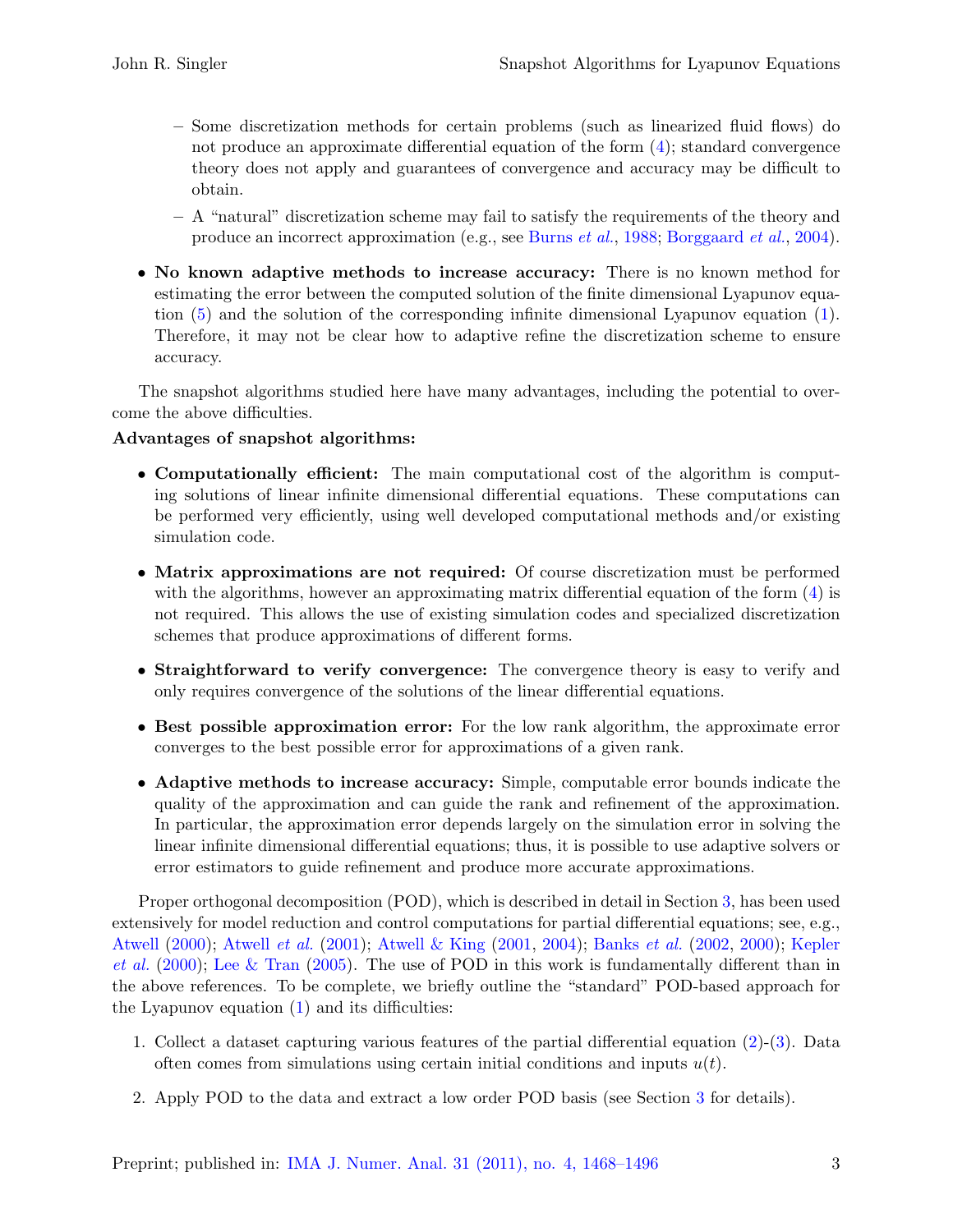<span id="page-4-3"></span>3. Project the partial differential equation onto the POD basis to create a low order matrix differential equation of the form [\(4\)](#page-2-1). Solve the low order matrix Lyapuonv equation [\(5\)](#page-2-2).

Some researchers have had success on similar problems with this approach, however the method can produce unpredictably bad results. In general, there are no guarantees of accuracy or convergence for model reduction or control problems. (There are error bounds and error estimating procedures for the simulation problem; see [Kunisch & Volkwein,](#page-28-8) [2001,](#page-28-8) [2002;](#page-28-9) [Homescu](#page-28-10) et al., [2005\)](#page-28-10).

We emphasize that the use of POD in this work is *fundamentally different* from standard POD methods as described above. In particular, we prove convergence for the snapshot algorithms.

This work is primarily concerned with the introduction and analysis of the snapshot Lyapunov algorithms at the infinite dimensional level. The remainder of this work proceeds as follows. We begin with a presentation of the algorithms and an outline of the convergence theory and error bounds. Section [3](#page-9-0) gives an overview of the continuous proper orthogonal decomposition, which is used in the low rank algorithm. This is followed by proofs of the theoretical results in Section [4.](#page-13-0) The following section presents numerical results for two model problems; the convergence analysis is confirmed, and we also find that accurate time stepping of the differential equations is important for obtaining accurate results.

### <span id="page-4-1"></span>2 The Snapshot Algorithms

We now describe the snapshot algorithms and give an overview of the approximation theory.

The algorithms are applicable to the matrix case and a class of infinite dimensional problems. As mentioned in the introduction, we believe these algorithms have great potential for infinite dimensional problems. Therefore, we concentrate on this case in the present work.

Throughout this work, let X be a separable Hilbert space with inner product  $(\cdot, \cdot)$  and corresponding norm  $\|\cdot\| = (\cdot, \cdot)^{1/2}$ . For simplicity, we assume the inner product is real valued. For the matrix Lyapunov equation, X is taken to be  $\mathbb{R}^n$  and the inner product can be taken as the standard dot product,  $(a, b) = a^T b$ , or a weighted dot product,  $(a, b) = a^T M b$ , where  $M \in \mathbb{R}^{n \times n}$  is symmetric positive definite.

We suppose A and B have the following properties. In the matrix case,  $A \in \mathbb{R}^{n \times n}$  is exponentially stable and  $B \in \mathbb{R}^{n \times m}$ . In the infinite dimensional case,  $A : D(A) \subset X \to X$  generates an exponentially stable  $C_0$ -semigroup<sup>[1](#page-4-0)</sup>  $e^{At}$  over X and  $B: \mathbb{R}^m \to X$  is finite rank and bounded. The latter assumption implies B must take the form

$$
Bu = \sum_{j=1}^{m} b_j u_j,
$$

where each  $b_j \in X$  and  $u = [u_1, \ldots, u_m]^T \in \mathbb{R}^m$  (see Theorem 6.1 in [Weidmann,](#page-29-5) [1980\)](#page-29-5). This representation for B also holds for the matrix problem; in this case,  $b_i$  is the jth column of B.

#### <span id="page-4-2"></span>2.1 Key to the Algorithms

We now show that the solution of the Lyapunov equation takes a special form. This is the key to both of the algorithms.

<span id="page-4-0"></span> ${}^{1}$  For an introduction to semigroup theory with applications to infinite dimensional control and systems theory, see [Curtain & Zwart](#page-27-10) [\(1995\)](#page-27-10).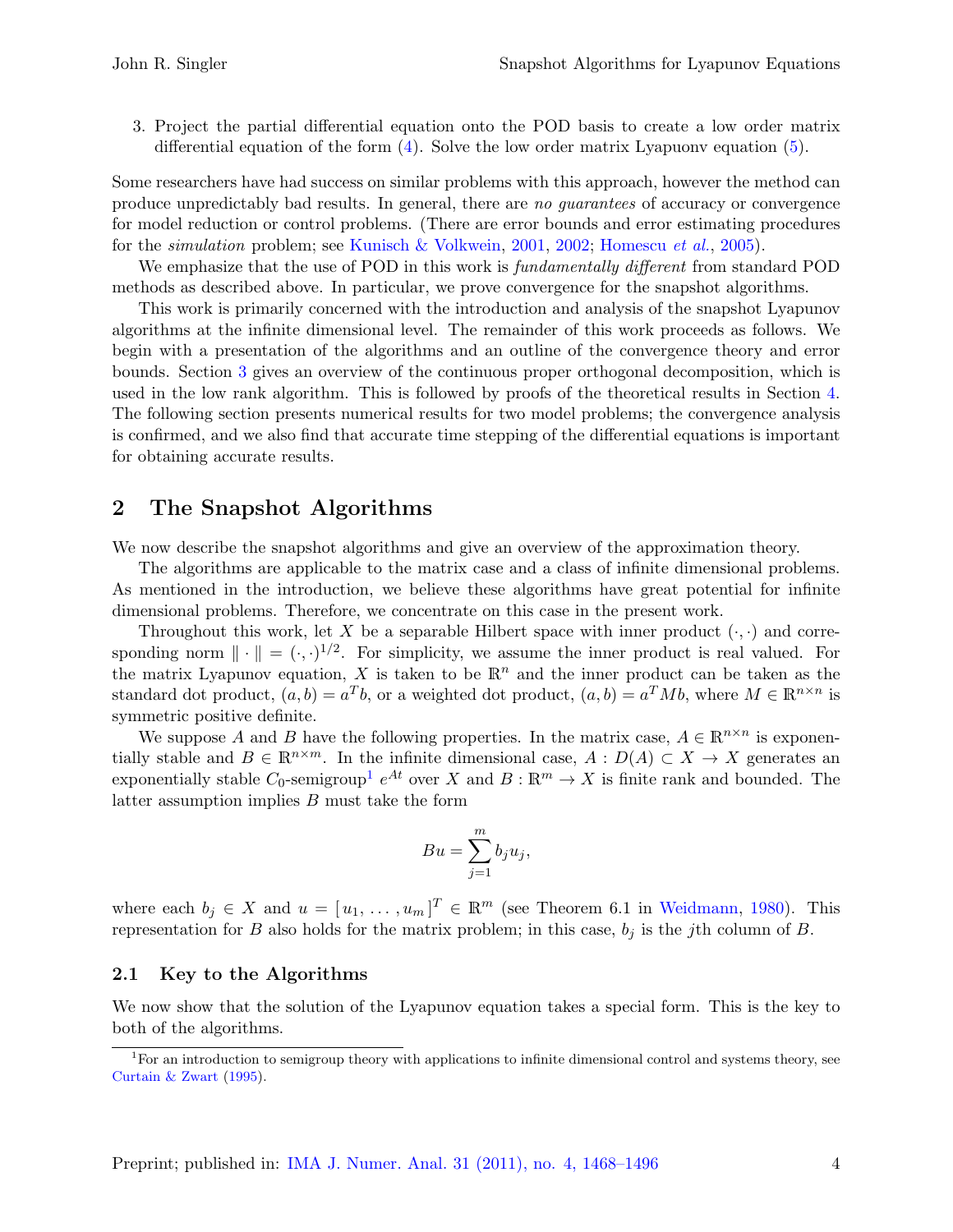In the infinite dimensional case, the operator Lyapunov equation [\(1\)](#page-1-0) is understood as follows: the operator  $Z : X \to X$  is a solution if Z maps  $D(A^*)$  into  $D(A)$  and

$$
AZx + ZA^*x + BB^*x = 0
$$

for all  $x \in D(A^*)$ ; see, e.g., [Curtain & Zwart](#page-27-10) [\(1995,](#page-27-10) pages 160-161).

<span id="page-5-2"></span>**Proposition 1.** Under the above assumptions, the unique solution  $Z: X \rightarrow X$  of the Lyapunov equation  $(1)$  is given by

<span id="page-5-1"></span>
$$
Zx = \int_0^\infty \sum_{j=1}^m (x, w_j(t)) w_j(t) dt,
$$
\n(6)

where  $w_j(t) = e^{At}b_j$  is the unique solution of the linear evolution equation

<span id="page-5-0"></span>
$$
\dot{w}_j(t) = Aw_j(t), \quad w_j(0) = b_j,\tag{7}
$$

for  $j = 1, \ldots, m$ .

<span id="page-5-3"></span>**Remark 1.** If  $b_j$  is not in  $D(A)$ , then  $w_j(t) = e^{At}b_j$  is not necessarily a classical solution of the differential equation [\(7\)](#page-5-0). However,  $w_i(t)$  is the unique solution of (7) in a generalized or weak sense; see, e.g., [Curtain & Zwart](#page-27-10) [\(1995,](#page-27-10) Example A.5.29) or [Pazy](#page-28-11) [\(1983,](#page-28-11) page 105). Throughout this work, a solution of an infinite dimensional differential equation is always understood in a generalized or weak sense.

*Proof.* Given the assumptions above, the exact solution  $Z : X \to X$  of the Lyapunov equation is given by Curtain  $& Zwart$  [\(1995,](#page-27-10) Theorem 4.1.23)

$$
Zx = \int_0^\infty e^{At}BB^*e^{A^*t}x dt.
$$

As is well known, the solution may be factored as  $Z = \mathcal{BB}^*$ , where  $\mathcal{B}: L^2(0, \infty; \mathbb{R}^m) \to X$  is defined by

$$
\mathcal{B}u = \int_0^\infty e^{At}Bu(t) dt
$$

and  $\mathcal{B}^*: X \to L^2(0,\infty;\mathbb{R}^m)$ , the adjoint of  $\mathcal{B}$ , is given by  $\mathcal{B}^*x = B^*e^{A^*t}x$ . Again, given the assumptions above on B, the operator must have the form  $Bu = \sum_{j=1}^{m} b_j u_j$ , where  $u = [u_1, \ldots, u_m]^T \in$  $\mathbb{R}^m$ , and each  $b_i$  is in X. Then we have

$$
\mathcal{B}u = \int_0^\infty e^{At}Bu(t) dt = \int_0^\infty \sum_{j=1}^m u_j(t)w_j(t) dt,
$$

where  $w_j(t) = e^{At}b_j$  is the solution of the linear evolution equation [\(7\)](#page-5-0) for  $j = 1, \ldots, m$ . Since  $e^{At}$ is exponentially stable, there are constants  $M \geq 1$  and  $\omega > 0$  so that  $||e^{At}x|| \leq Me^{-\omega t}||x||$  for any  $x \in X$ ; therefore, each  $w_j$  is in  $L^2(0,\infty;X)$ . The adjoint operator  $\mathcal{B}^*: X \to L^2(0,\infty;\mathbb{R}^m)$  is easily computed to be

$$
[\mathcal{B}^*x](t) = [(x, w_1(t)), \dots, (x, w_m(t))]^T.
$$

Again using  $Z = \mathcal{BB}^*$  gives the expression [\(6\)](#page-5-1).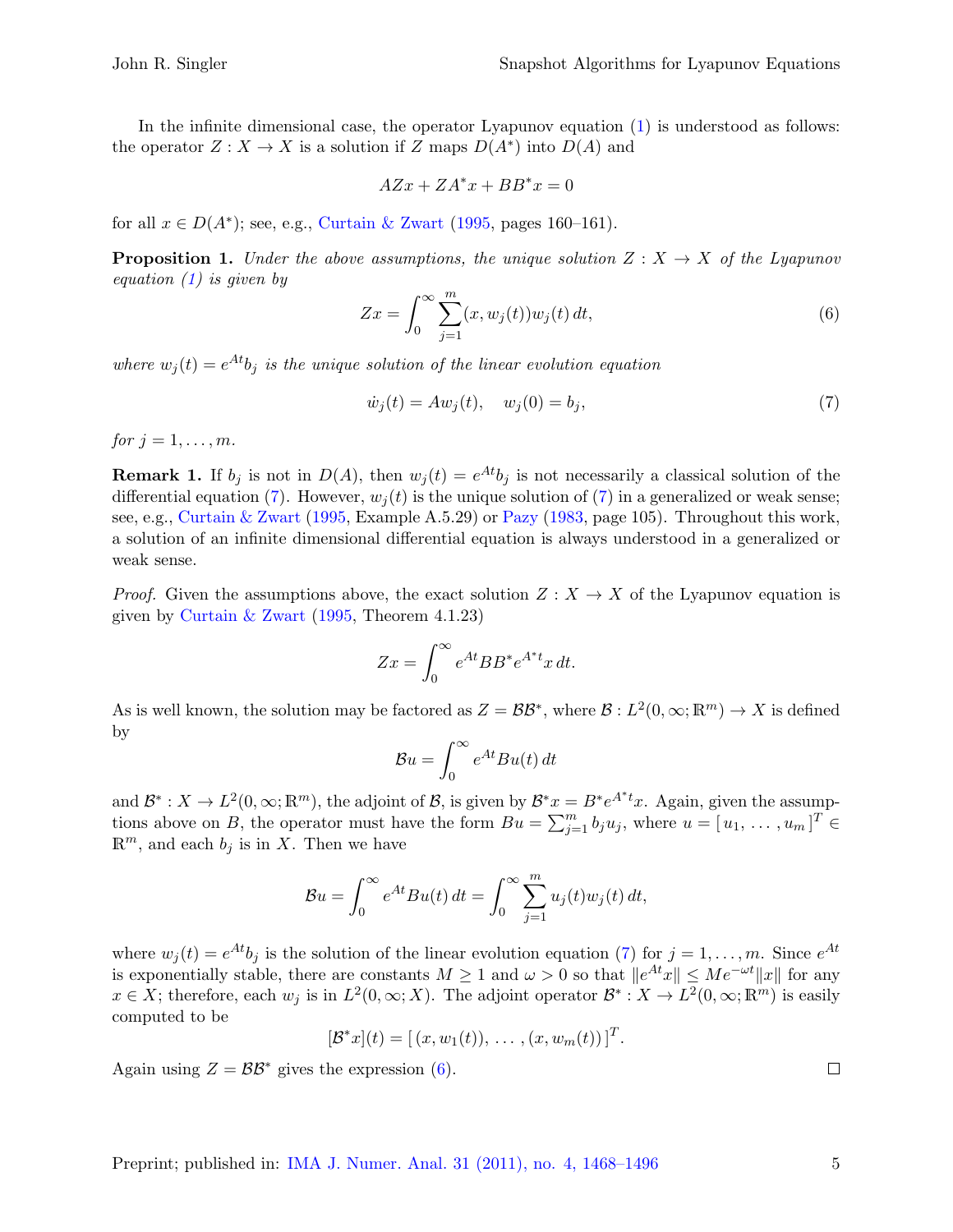The importance of this result is that the solution of the Lyapunov equation is exactly equal to the continuous POD operator for the set of functions  $\{w_i(t)\}\$ . As we discuss in more detail below, the eigenvalues and normalized eigenvectors of the integral operator [\(6\)](#page-5-1) are the POD eigenvalues and modes of the dataset  $\{w_i(t)\}\$ . Since the Lyapunov solution Z equals the continuous POD operator for  $\{w_i(t)\}\$ , the POD eigenvalues and modes equal, by definition, the eigenvalues and orthonormal eigenvectors of Z. For the low rank POD-based algorithm, we approximate the POD eigenvalues and modes and construct an approximate truncated eigenvalue expansion of the Lyapunov solution Z. The other snapshot based algorithm directly uses the integral representation of the solution Z to approximate the product of  $Z$  with a few vectors in the Hilbert space without ever forming or storing an approximation to Z.

#### 2.2 The Algorithms

We now describe the convergent algorithms to approximate the solution  $Z : X \to X$  of the Lyapunov equation [\(1\)](#page-1-0). We comment on the dual Lyapunov equation  $A^*Z + ZA + C^*C = 0$  below.

We first summarize the POD-based algorithm. Again, we assume  $Bu = \sum_{j=1}^{m} b_j u_j$ . Throughout this work we use a superscript  $N$  on a quantity to denote an approximation of that quantity.

#### Algorithm 1 (POD-Based Low Rank Approximate Solution):

1. For  $j = 1, \ldots, m$ , compute an approximation  $w_j^N(t)$  to the solution  $w_j(t) = e^{At}b_j$  of the linear differential equation

<span id="page-6-0"></span>
$$
\dot{w}_j(t) = Aw_j(t), \quad w_j(0) = b_j.
$$
\n(8)

- 2. Compute  $\{\lambda_k^N\}$  and  $\{\varphi_k^N\}$ , the POD eigenvalues and modes of the dataset  $\{w_j^N\}_{j=1}^m$ , e.g., by the method of snapshots or by quadrature (see Section [3.2\)](#page-10-0).
- 3. Choose r and form the rth order approximate Lyapunov solution  $Z_r^N : X \to X$  given by

<span id="page-6-1"></span>
$$
Z_r^N x = \sum_{k=1}^r \lambda_k^N(x, \varphi_k^N) \varphi_k^N, \qquad (9)
$$

where  $(\cdot, \cdot)$  is the inner product over the Hilbert space.

The choice of r and the accuracy of the approximations  $w_j^N(t)$  can be guided by error bounds, which are presented in Section [2.3.](#page-7-0) As mentioned above, this algorithm was proposed for the matrix case by [Willcox & Peraire](#page-29-4) [\(2002\)](#page-29-4).

**Remark 2.** If desired, the approximate solution can be factored as  $Z_r^N = R^*R$ , where  $R: X \to \mathbb{R}^r$ and its adjoint  $R^* : \mathbb{R}^r \to X$  are defined by

$$
Rx = [(x, \psi_1^N), \dots, (x, \psi_r^N)]^T
$$
,  $R^*a = \sum_{k=1}^r a_k \psi_k^N$ ,

where  $\psi_k^N = (\lambda_k^N)^{1/2} \varphi_k^N$  for  $k = 1, ..., N$  and  $a = [a_1, ..., a_r]^T$ .

We now describe the snapshot based algorithm to approximate the product of the solution  $Z: X \to X$  of the Lyapunov equation [\(1\)](#page-1-0) with a vector  $x \in X$ . The algorithm is directly based on the integral representation of the solution given in Proposition [1](#page-5-2) above.

#### Algorithm 2 (Snapshot-Based Approximate Solution/Vector Product):

Preprint; published in: [IMA J. Numer. Anal. 31 \(2011\), no. 4, 1468–1496](http://dx.doi.org/10.1093/imanum/drq028) 6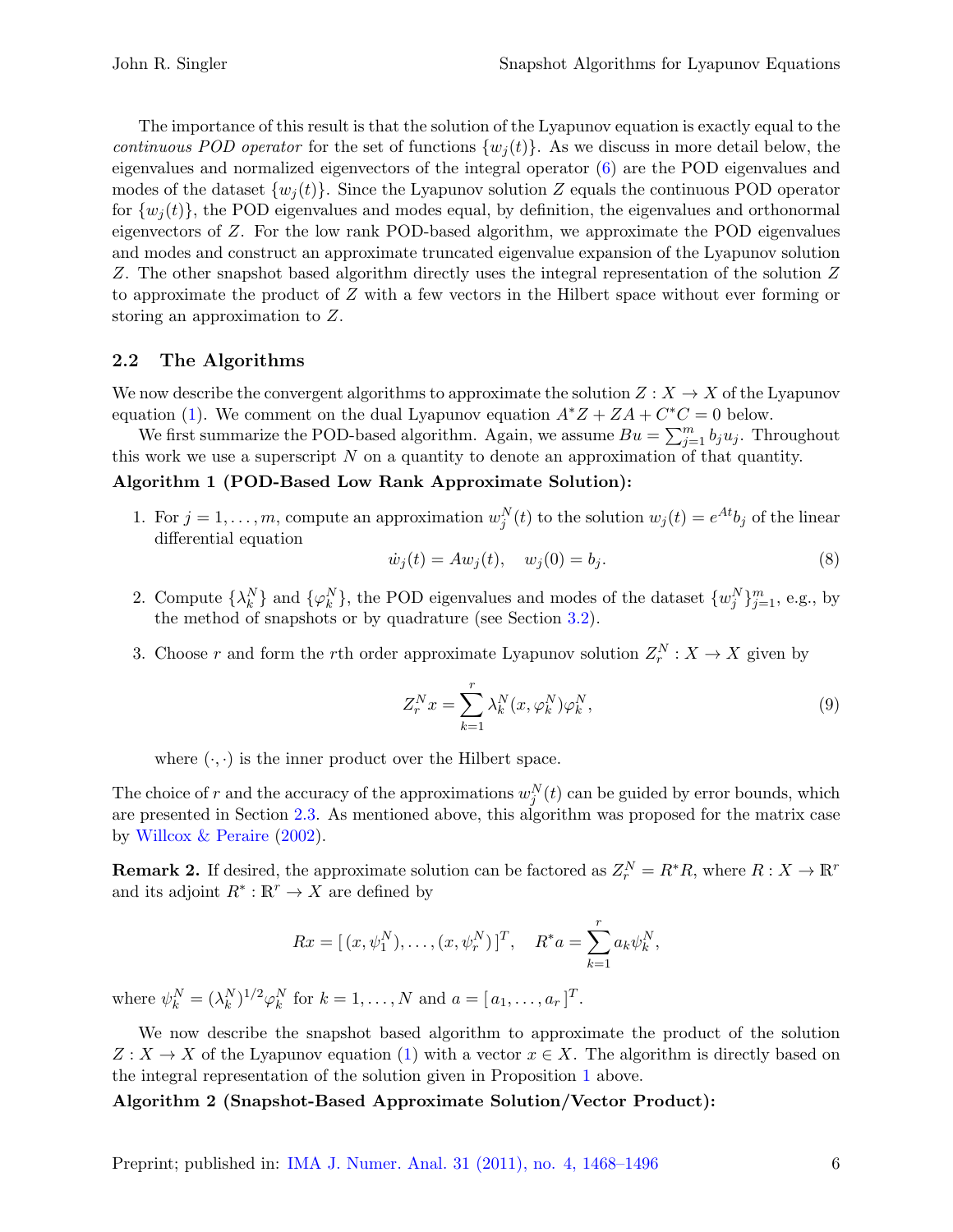- 1. For  $j = 1, \ldots, m$ , compute an approximation  $w_j^N(t)$  to the solution  $w_j(t) = e^{At}b_j$  of the linear differential equation [\(8\)](#page-6-0).
- 2. Compute the approximate product

<span id="page-7-1"></span>
$$
Z^{N}x = \int_{0}^{\infty} \sum_{j=1}^{m} (x, w_{j}^{N}(t)) w_{j}^{N}(t) dt,
$$
\n(10)

where  $(\cdot, \cdot)$  is the inner product over the Hilbert space.

As mentioned above, this algorithm with quadrature approximations for the integral was proposed for the matrix case by [Saad](#page-29-3) [\(1990\)](#page-29-3).

The integral can be approximated directly by the method of snapshots (see Section [3\)](#page-9-0) or by quadrature; thus, one only needs "time snapshots" of the approximate solutions  $w_j^N(t)$  to compute the approximate product. Again, the accuracy of the approximations  $w_j^N(t)$  can be guided by error bounds, which are presented in Sections [2.3.](#page-7-0)

In the snapshot algorithm, the approximate operator  $Z^N$  does not need to be stored to compute the product  $Z^N x$ . Moreover, if storing the approximations  $w_j^N(t)$  is a problem, one can use a time stepping algorithm for the differential equations [\(8\)](#page-6-0) and at each time step proceed as follows: compute the solution of the differential equation at the next time step, update the integral approximation, and discard any solution data not required for the next time step. We give an example of this procedure using the trapezoid rule for the time stepping in Section [5.2.](#page-22-0) Products of  $Z^N$  with multiple vectors can be computed in a similar manner.

The low rank and snapshot algorithms can be applied to the dual Lyapunov equation

<span id="page-7-3"></span>
$$
A^*Z + ZA + C^*C = 0,\t\t(11)
$$

by interchanging the roles of A and  $A^*$  and B and  $C^*$  above. Specifically, one must now approximate the solutions of the dual linear evolution equations

<span id="page-7-2"></span>
$$
\dot{z}_j(t) = A^* z_j(t), \quad z_j(0) = c_j. \tag{12}
$$

In the matrix case,  $c_j$  is the jth column of the matrix  $C^T$ . In the infinite dimensional case, we assume  $C: X \to \mathbb{R}^p$  is bounded and finite rank so that C must have the form  $Cx = [(x, c_1), \ldots, (x, c_p)],$ where each  $c_j \in X$  (again, see Theorem 6.1 in [Weidmann,](#page-29-5) [1980\)](#page-29-5). The remainder of the algorithms remains unchanged.

#### <span id="page-7-0"></span>2.3 An Overview of the Approximation Theory

We now give a brief overview of results on convergence and accuracy of the Lyapunov approximations. Details of the results and the proofs are contained in Section [4](#page-13-0) below.

Theorem [1](#page-17-0) shows that the trace norm error between the Lyapunov solution Z and the operator  $Z<sup>N</sup>$  in the snapshot based algorithm (Algorithm 2) is bounded in the trace norm (see Section [4.1\)](#page-13-1) as follows:

$$
||Z - Z^N||_{\text{tr}} \le C^N \bigg( \sum_{j=1}^m \int_0^\infty ||w_j(t) - w_j^N(t)||^2 dt \bigg)^{1/2},
$$

where  $C^N$  is an approximately computable constant. As each  $w_j^N$  converges to  $w_j$ , the constant  $C<sup>N</sup>$  converges and the trace norm error tends to zero. Note that the error is due to the error in approximating the solutions  $w_i$  of the linear differential equations [\(8\)](#page-6-0). Therefore, adaptive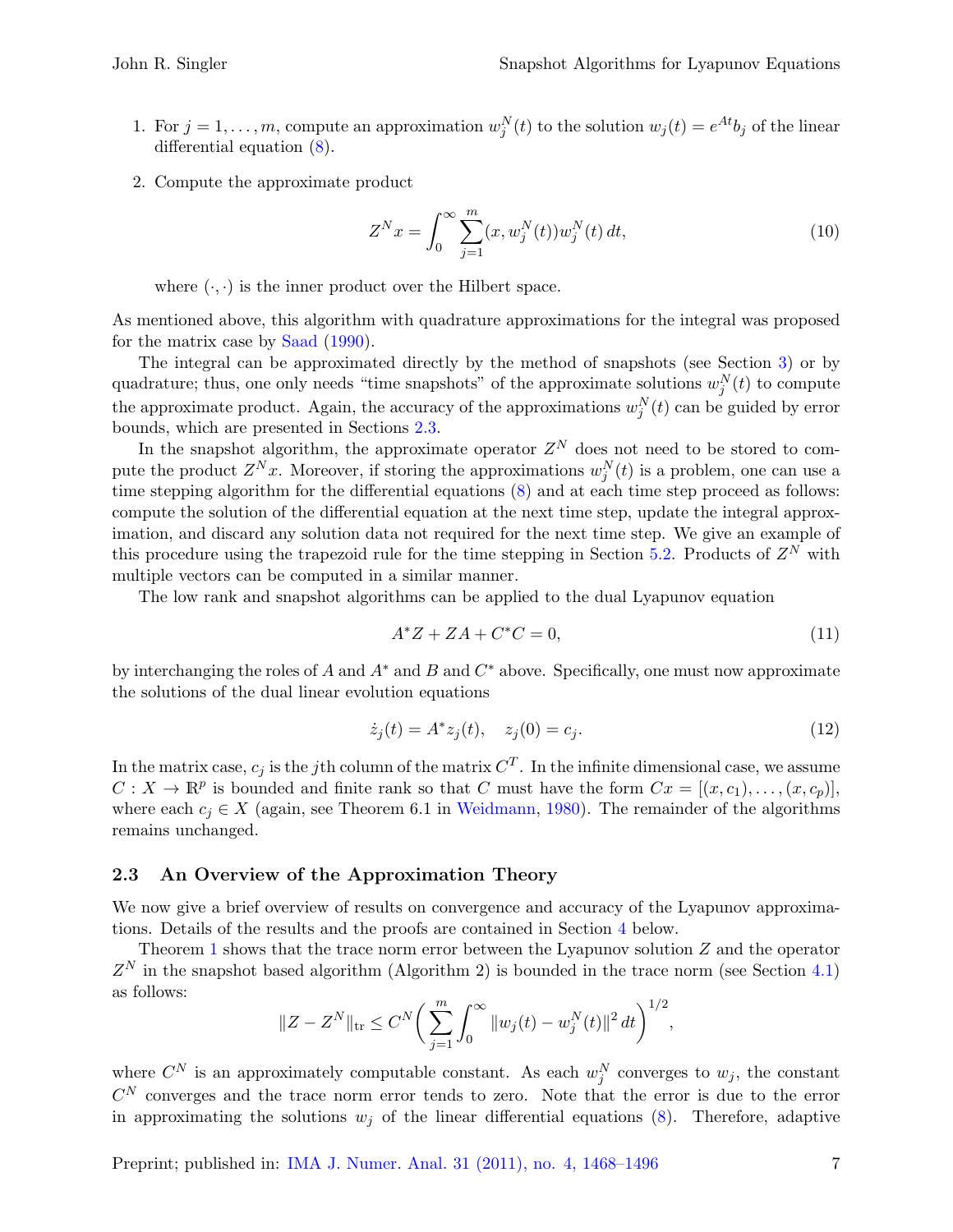algorithms or error estimation techniques can be used to guide refined computations. Again, the author is not aware of any other algorithm that has the potential for such adaptive computations.

Corollary [1](#page-18-0) then gives a bound on the trace norm error between the Lyapunov solution Z and the POD-based low rank approximation  $Z_r^N$  of Algorithm 1:

$$
||Z - Z_r^N||_{\text{tr}} \le \sum_{k>r} \lambda_k^N + C^N \bigg( \sum_{j=1}^m \int_0^\infty ||w_j(t) - w_j^N(t)||^2 dt \bigg)^{1/2}.
$$

We note that the sum of the neglected approximate POD eigenvalues  $\lambda_k^N$  is computable. Therefore, if one can estimate the approximation error between each  $w_j$  and  $w_j^N$ , then the approximation error between the solution Z and the low rank approximation  $Z_r^N$  can be estimated. Again, adaptive computations are possible. Furthermore, as each  $w_j^N$  converges to  $w_j$ , the error converges to the sum of the neglected POD eigenvalues:

$$
\lim_{N \to \infty} \|Z - Z_r^N\|_{\text{tr}} = \sum_{k > r} \lambda_k,
$$

and this is the best possible error for a rank r approximation.

Many researchers have noticed that the eigenvalues of solutions of Lyapunov equations (i.e., the POD eigenvalues) often decay rapidly when B has low rank; therefore, low rank approximations to a Lyapunov solution can be very accurate. This is the basis of most recent algorithms for solving large-scale Lyapunov equations. In the matrix case, the recent works by [Antoulas](#page-25-0) *et al.* [\(2002\)](#page-25-0); [Grasedyck](#page-27-11) [\(2004\)](#page-27-11); [Penzl](#page-28-12) [\(2000\)](#page-28-12) give theoretical reasons why the solutions of Lyapunov equations allow accurate low rank approximations. For examples and counterexamples, see the recent works on large-scale Lyapunov solvers referenced in Section [1.](#page-1-1)

In Theorem [3,](#page-19-1) we give a different bound for the operator norm error between the Lyapunov solution Z and the low rank approximation  $Z_r^N$  of Algorithm 1:

$$
||Z - Z_r^N|| \leq \lambda_{r+1} + \sum_{k=1}^r (|\lambda_k - \lambda_k^N| + 2\lambda_k^N ||\varphi_k - \varphi_k^N||),
$$

where  $\lambda_k$  and  $\varphi_k$  are the kth POD eigenvalue and mode of the set of functions  $\{w_j\}_{j=1}^m$ . If the first r POD eigenvalues are distinct, then the approximate POD eigenvalues and modes converge (when suitably normalized, see Theorem [2\)](#page-18-1) and the second term in the error bound tends to zero. Thus, the speed of convergence of the approximate Lyapunov solution naturally depends on the speed of convergence of the approximate POD eigenvalues and modes. Very often in practice, the dominant POD eigenvalues and modes converge quickly, and therefore we expect fast convergence. Furthermore, the overall approximation error converges to the first neglected POD eigenvalue:

$$
\lim_{N \to \infty} \|Z - Z_r^N\| = \lambda_{r+1},
$$

and again this is the best possible error for a rank r approximation to  $Z$ .

<span id="page-8-0"></span>**Remark 3.** Due to the approximation theory for the POD eigenvalues in Theorem [2](#page-18-1) below,  $\lambda_{r+1}$ can be approximated by  $\lambda_{r+1}^N$ . Thus, if the first  $r+1$  POD eigenvalues and the first r POD modes have converged, then  $\lambda_{r+1}^N$  is a good approximation of the operator norm error bound between Z and  $Z_r^N$ . This gives a simple way to assess the accuracy of the approximate solution.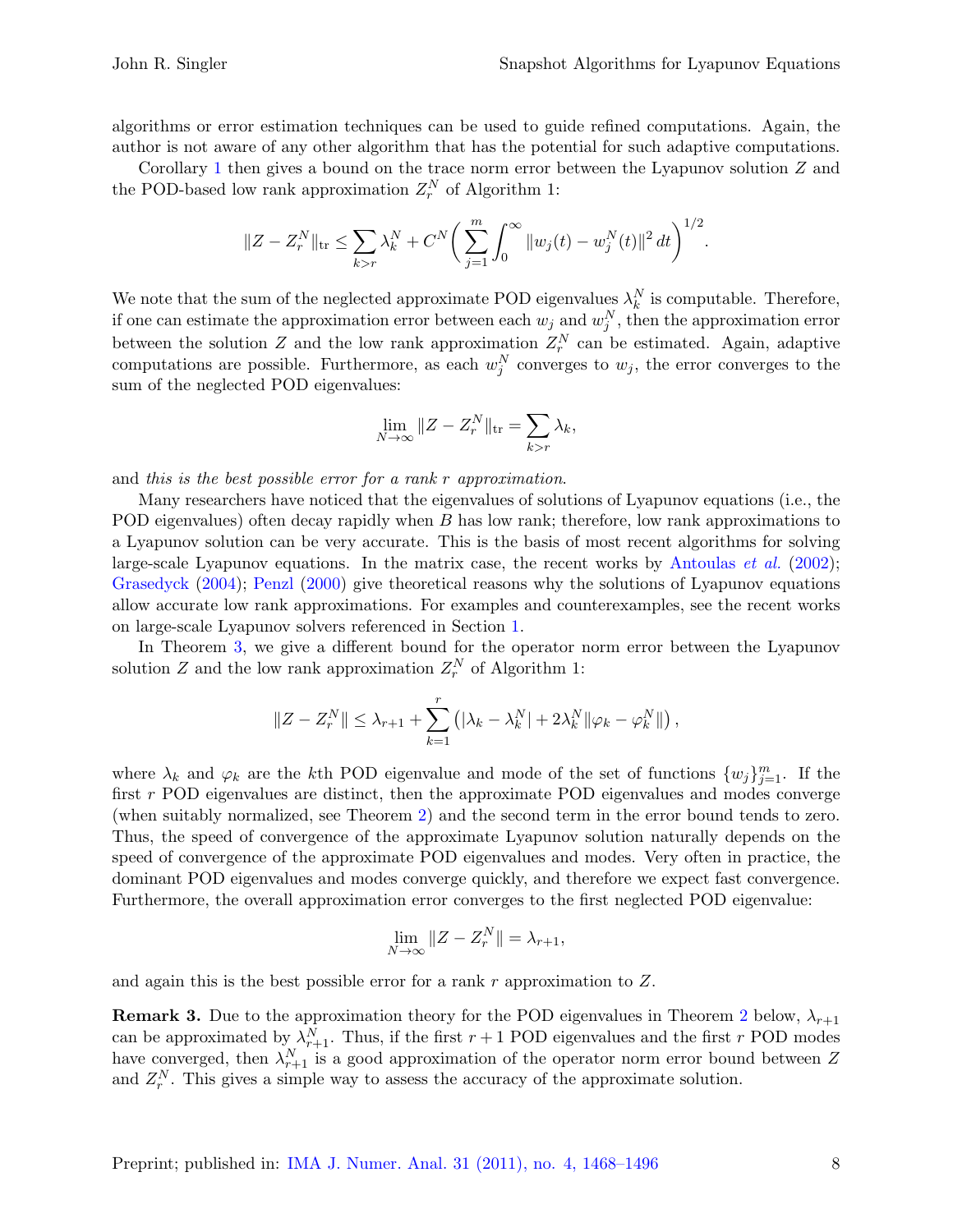### <span id="page-9-0"></span>3 The Continuous Proper Orthogonal Decomposition

As discussed above, the key to the proposed algorithms is that the Lyapunov solution is exactly the *continuous POD operator* for the set of functions  $\{w_j(t)\}_{j=1}^m$ . In this section, we summarize the continuous proper orthogonal decomposition from the recent works of Kunisch and Volkwein [\(2002\)](#page-28-9) and Henri and Yvon [\(2002a;](#page-28-13) [2002b;](#page-28-14) [2005\)](#page-28-15). These works focus on the continuous POD for a finite time interval, however the theory extends naturally to the case of an infinite time interval. For completeness, we present proofs of the theorems below in Section [4.2.](#page-14-0)

Section [3.1](#page-9-1) reviews properties of the continuous proper orthogonal decomposition and Section [3.2](#page-10-0) focuses on approximating the POD eigenvalues and modes.

#### <span id="page-9-1"></span>3.1 Continuous POD and its Properties

Let  $L^2(0,\infty;X)$  be the set of all functions w such that  $w(t) \in X$  for all  $t \geq 0$  and whose X norm is square integrable, i.e.,

$$
||w||_{L^2(0,\infty;X)} = \left(\int_0^\infty ||w(t)||^2 dt\right)^{1/2} < \infty.
$$

A sequence of functions  $\{w^N\} \subset L^2(0,\infty;X)$  converges to  $w \in L^2(0,\infty;X)$  if  $||w^N - w||_{L^2(0,\infty;X)} \to$ 0 as  $N \to \infty$ .

We now define the continuous proper orthogonal decomposition and discuss its properties.

<span id="page-9-3"></span>**Definition 1.** The continuous POD operator  $Z: X \to X$  for a dataset  $\{w_j\}_{j=1}^m \subset L^2(0,\infty;X)$  is defined by

<span id="page-9-2"></span>
$$
Zx = \int_0^\infty \sum_{j=1}^m (x, w_j(t)) w_j(t) dt.
$$
 (13)

The continuous POD operator is self adjoint, compact, and nonnegative; thus, the eigenvalues of Z may be ordered  $\lambda_1 \geq \lambda_2 \geq \cdots \geq 0$  (with repetitions according to multiplicity) and the corresponding orthonormal eigenvectors  $\{\varphi_k\} \subset X$  form a complete set.

**Definition 2.** The eigenvalues  $\{\lambda_k\}$  of the continuous POD operator Z are called the POD eigenvalues of  $\{w_i\}$  and the orthonormal eigenvectors  $\{\varphi_k\} \subset X$  of Z are called the POD modes of  $\{w_i\}.$ 

The POD eigenvalues are an indication of "energy content" and the POD modes are optimal for data reconstruction. First, the "total energy" in the dataset is contained in the POD eigenvalues:

<span id="page-9-4"></span>**Proposition 2.** Let  $\{w_j\}_{j=1}^m$  be a collection of functions in  $L^2(0,\infty;X)$  and let  $\{\lambda_k\}$  be the eigenvalues of the POD operator corresponding to the dataset  $\{w_i\}$ . Then

$$
\int_0^\infty \sum_{j=1}^m \|w_j(t)\|^2 dt = \sum_{k \ge 1} \lambda_k < \infty.
$$

If the dataset is projected onto a subset of the POD modes, the POD eigenvalues provide the exact data reconstruction error.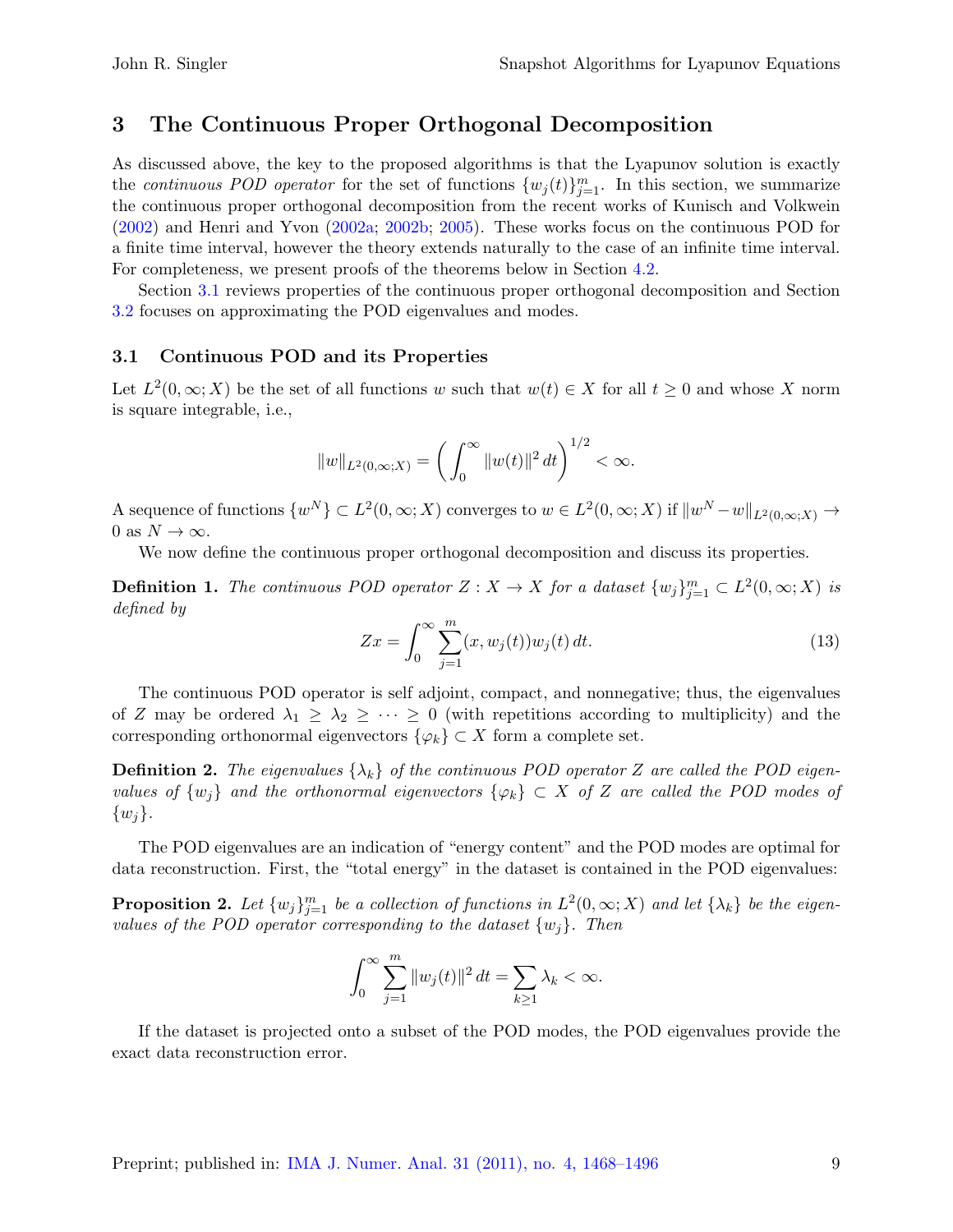<span id="page-10-1"></span>**Proposition 3.** Let  $\{w_j\}_{j=1}^m$  be a collection of functions in  $L^2(0,\infty;X)$  with POD eigenvalues  $\{\lambda_k\}$  and modes  $\{\varphi_k\}$ . Let  $w_j^r$  be the rth order projection of  $w_j$  onto the POD basis, i.e.,

<span id="page-10-2"></span>
$$
w_j^r(t) = \sum_{k=1}^r (w_j(t), \varphi_k) \varphi_k.
$$
\n(14)

Then the data reconstruction error is given in terms of the sum of the neglected POD eigenvalues:

$$
\sum_{j=1}^{m} \int_0^{\infty} ||w_j(t) - w_j^r(t)||^2 dt = \sum_{k > r} \lambda_k.
$$

In the case of a finite time interval, no other orthonormal basis yields a smaller reconstruction error. This optimal reconstruction property extends to the case of an infinite time interval, however we do not prove this here as it is not required for the current work.

We note in passing that approximating each  $w_i(t)$  in the POD operator [\(13\)](#page-9-2) by the rth order projection  $w_j^r(t)$  produces the approximate POD operator  $Z_r$  in [\(9\)](#page-6-1) computed in the low rank POD algorithm.

#### <span id="page-10-0"></span>3.2 Approximating the Continuous POD

An important feature of proper orthogonal decomposition is that the POD eigenvalues and modes of a time varying dataset  $\{w_j\}_{j=1}^m \subset L^2(0,\infty;X)$  can be approximated by a variety of algorithms. Two popular approaches are the method of snapshots and quadrature. In the method of snapshots, the main idea is to approximate each  $w_i$  with functions whose POD eigenvalues and modes are easily computable. In the quadrature approach, the POD integral operator is approximated using quadrature leading to easily computable approximate POD eigenvalues and modes. We describe both methods below. Furthermore, there are algorithms to compute the POD of very large datasets [\(Beattie](#page-26-15) et al., [2006;](#page-26-15) [Fahl,](#page-27-12) [2001\)](#page-27-12).

The method of snapshots and the quadrature approach are related since both approximate a continuous POD operator with a discrete POD operator. The eigenvalues and orthonormal eigenvectors of the discrete POD operator are then used as approximations of the continuous POD eigenvalues and modes. Below, we describe the method of snapshots and the quadrature approach and then present the eigendecomposition of a discrete POD operator.

We begin with the method of snapshots introduced by Sirovich [\(1987\)](#page-29-6). A popular approach to the method of snapshots is to use piecewise constant functions (in time) to approximate the functions  $w_i$ . It is possible to generalize this algorithm if more variation in time is desired.

#### Approach 1. The Method of Snapshots:

- 1. For a collection of functions  $\{w_j\}_{j=1}^m \subset L^2(a,b;X)$ , compute approximate snapshots  $a_{j,k} \approx$  $w_j(t_{j,k})$  of  $w_j(t)$  at times  $a = t_{j,0} < t_{j,1} < \cdots < t_{j,N_j} = b$ .
- 2. For each j, compute  $v_{j,k} = (a_{j,k} + a_{j,k-1})/2$  to approximate the average value of  $w_j(t)$  over the kth time interval for  $k = 1, \ldots, N_j$ .
- 3. Set  $\delta_{j,k} = t_{j,k} t_{j,k-1}$ , the kth time step for  $k = 1, ..., N_j$ .
- 4. Define piecewise constant approximations  $w_j^N(t)$  to  $w_j(t)$  by  $w_j^N(t) = v_{j,k}$  for  $t_{j,k-1} \le t \le t_{j,k}$ . Compute an approximate POD operator by substituting  $w_j^N(t)$  for  $w_j(t)$  in the continuous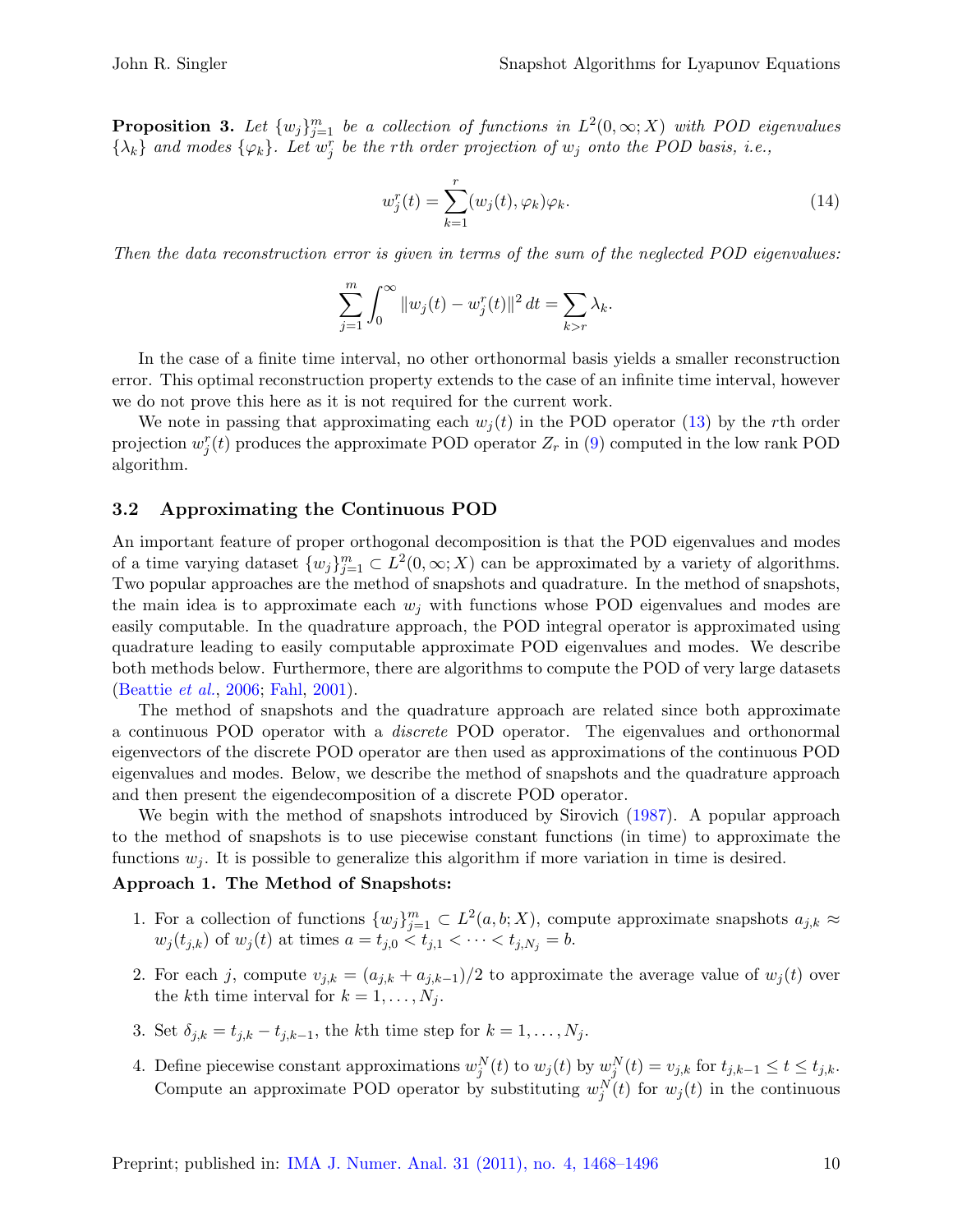POD operator:

$$
Zx = \int_a^b \sum_{j=1}^m (x, w_j(t))w_j(t) dt \approx Z^N x = \sum_{j=1}^m \sum_{k=1}^{N_j} \delta_{j,k}(x, v_{j,k})v_{j,k}.
$$

5. "Stack" the data scaled by the square roots of the time steps to arrive at a discrete POD operator as follows. Let  $V_{j,k} = \delta_{j,k}^{1/2} v_{j,k}$  and define

$$
W = [V_{1,1}, \ldots, V_{1,N_1}, \ldots, V_{m,1}, \ldots, V_{m,N_m}].
$$

Then  $Z^N: X \to X$  is given by  $Z^N x = \sum_{k=1}^N (x, W_k) W_k$ , where  $N = \sum_{j=1}^m N_j$ .

6. Compute the eigenvalues  $\{\lambda_k^N\}$  and orthonormal eigenvectors  $\{\varphi_k^N\}$  of the discrete POD operator  $Z^N$  (as described in Proposition [4](#page-11-0) below) to obtain approximations of the POD eigenvalues and modes for  $\{w_i\}$ .

We note that this algorithm is often implemented using an equally spaced time grid.

Next, we describe the related quadrature approach for approximating POD eigenvalues and modes of a time varying dataset.

#### Approach 2. Quadrature:

- 1. For a collection of functions  $\{w_j\}_{j=1}^m \subset L^2(a,b;X)$ , compute approximate snapshots  $a_{j,k} \approx$  $w_j(t_{j,k})$  of  $w_j(t)$  at times  $a = t_{j,0} < t_{j,1} < \cdots < t_{j,N_j} = b$ .
- 2. Use quadrature schemes to approximate the continuous POD operator:

$$
Zx = \int_a^b \sum_{j=1}^m (x, w_j(t))w_j(t) dt \approx Z^N x = \sum_{j=1}^m \sum_{k=1}^{N_j} \delta_{j,k}(x, a_{j,k})a_{j,k}.
$$

3. "Stack" the data scaled by the square roots of the quadrature weights to arrive at a discrete POD operator as follows. Let  $V_{j,k} = \delta_{j,k}^{1/2} a_{j,k}$  and define

 $W = [V_{1,1}, \ldots, V_{1,N_1}, \ldots, V_{m,1}, \ldots, V_{m,N_m}].$ 

Then  $Z^N: X \to X$  is given by  $Z^N x = \sum_{k=1}^N (x, W_k) W_k$ , where  $N = \sum_{j=1}^m N_j$ .

4. Compute the eigenvalues  $\{\lambda_k^N\}$  and orthonormal eigenvectors  $\{\varphi_k^N\}$  of the discrete POD operator  $Z^N$  (as described in Proposition [4](#page-11-0) below) to obtain approximations of the POD eigenvalues and modes for  $\{w_i\}$ .

As is well known, the eigenvalues and eigenvectors of a discrete POD operator can be computed by solving a matrix eigenvalue problem. We provide a proof in Appendix [A](#page-24-0) for completeness.

<span id="page-11-0"></span>**Proposition 4.** Let  ${W_k}_{k=1}^N$  be a finite collection of elements in a Hilbert space X and let the  $N \times N$  matrix  $\Gamma$  have ij entries  $(W_i, W_j)$ . Then the discrete POD operator  $Z : X \to X$  defined by

$$
Zx = \sum_{k=1}^{N} (x, W_k) W_k,
$$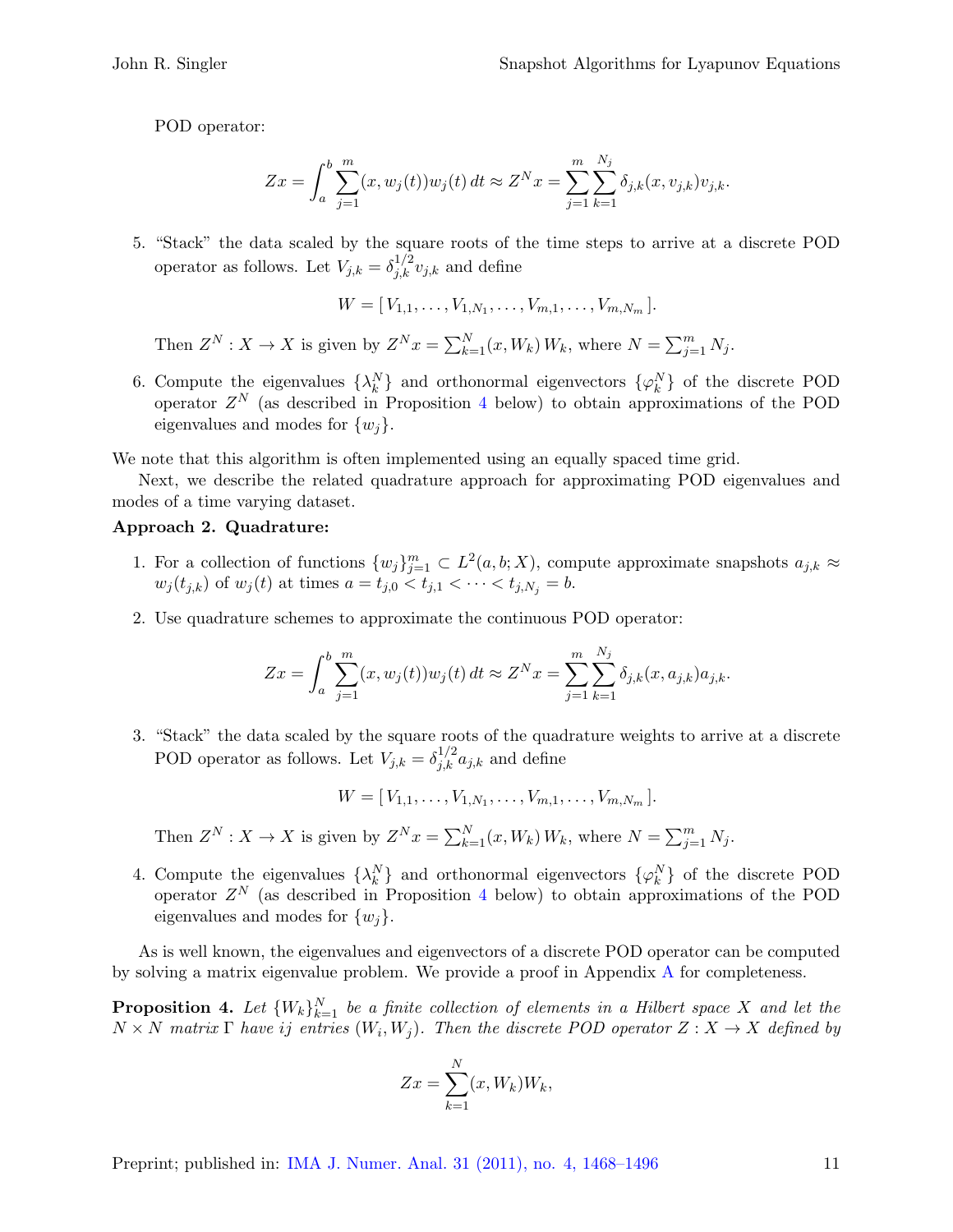is compact, self adjoint, and nonnegative. The nonzero eigenvalues of Z are equal to the nonzero eigenvalues of  $\Gamma$  and they may be ordered  $\lambda_1 \geq \lambda_2 \geq \cdots > 0$ . If  $\lambda_i \neq 0$ , the corresponding orthonormal eigenvector  $\varphi_i$  of Z is given by

<span id="page-12-2"></span>
$$
\varphi_i = \lambda_i^{-1/2} \sum_{j=1}^N (\gamma_i)_j W_j,\tag{15}
$$

where  $(\gamma_i)_j$  is the jth element of the ith orthonormal eigenvector of  $\Gamma$ .

#### 3.2.1 Approximating the Continuous POD: Discretization

In the approximation procedures described above to compute the continuous POD of a time varying dataset, the data lies in an infinite dimensional Hilbert space. In order to perform the computations, a finite dimensional approximation must be performed somewhere in the algorithms. Below, we briefly describe one finite dimensional computational procedure for approximating the continuous POD of a dataset.

In many applications, one wishes to compute the POD of a dataset arising from a finite dimensional discretization of a partial differential equation or some other infinite dimensional system. Therefore, in the method of snapshots or the quadrature approach described above, the time snapshots of the data are often expressed as a Galerkin expansion. We describe the computation of the eigenvalues and eigenvectors of a discrete POD operator when the data takes the form

<span id="page-12-0"></span>
$$
W_j = \sum_{k=1}^n d_{j,k} \Phi_k,\tag{16}
$$

where each  $d_{j,k}$  is a real number and each  $\Phi_k$  is an element of the Hilbert space. This is not the most general expression possible, however this form leads to a simple algorithm.

Recall from above that in order to compute the eigenvalues and eigenvectors of a discrete POD operator, we need only compute the eigenvalues and eigenvectors of the matrix  $\Gamma$  with ij entries  $\Gamma_{ij} = (W_i, W_j)$ . Substituting the above Galerkin expansion in for each  $W_i$  gives that the matrix  $\Gamma$ is given by

<span id="page-12-1"></span>
$$
\Gamma = D^T M D,\tag{17}
$$

where the  $n \times n$  "mass" matrix M and the  $n \times N$  matrix D have ij entries

$$
M_{ij} = (\Phi_i, \Phi_j), \quad D_{ij} = d_{j,i}.
$$

As long as the above matrix product is not too expensive to compute, this leads to a simple algorithm to compute the discrete POD eigenvalues and modes.

#### Algorithm. Discrete POD with Data in Galerkin Expansions:

- 1. Given a collection of data  $\{W_j\}_{j=1}^N \subset X$  of the form [\(16\)](#page-12-0), compute the  $n \times n$  matrix  $\Gamma$  defined above in  $(17)$ .
- 2. Compute the eigenvalues  $\{\lambda_k\}$  and orthonormal eigenvectors  $\{\gamma_k\}$  of  $\Gamma$ .
- <span id="page-12-3"></span>3. Then the discrete POD eigenvalues are given by  $\{\lambda_i\}_{i=1}^N$  and the orthonormal discrete POD modes  $\{\varphi_i\} \subset X$  corresponding to nonzero eigenvalues are given by

$$
\varphi_i = \lambda_i^{-1/2} \sum_{k=1}^n P_{ki} \Phi_k,
$$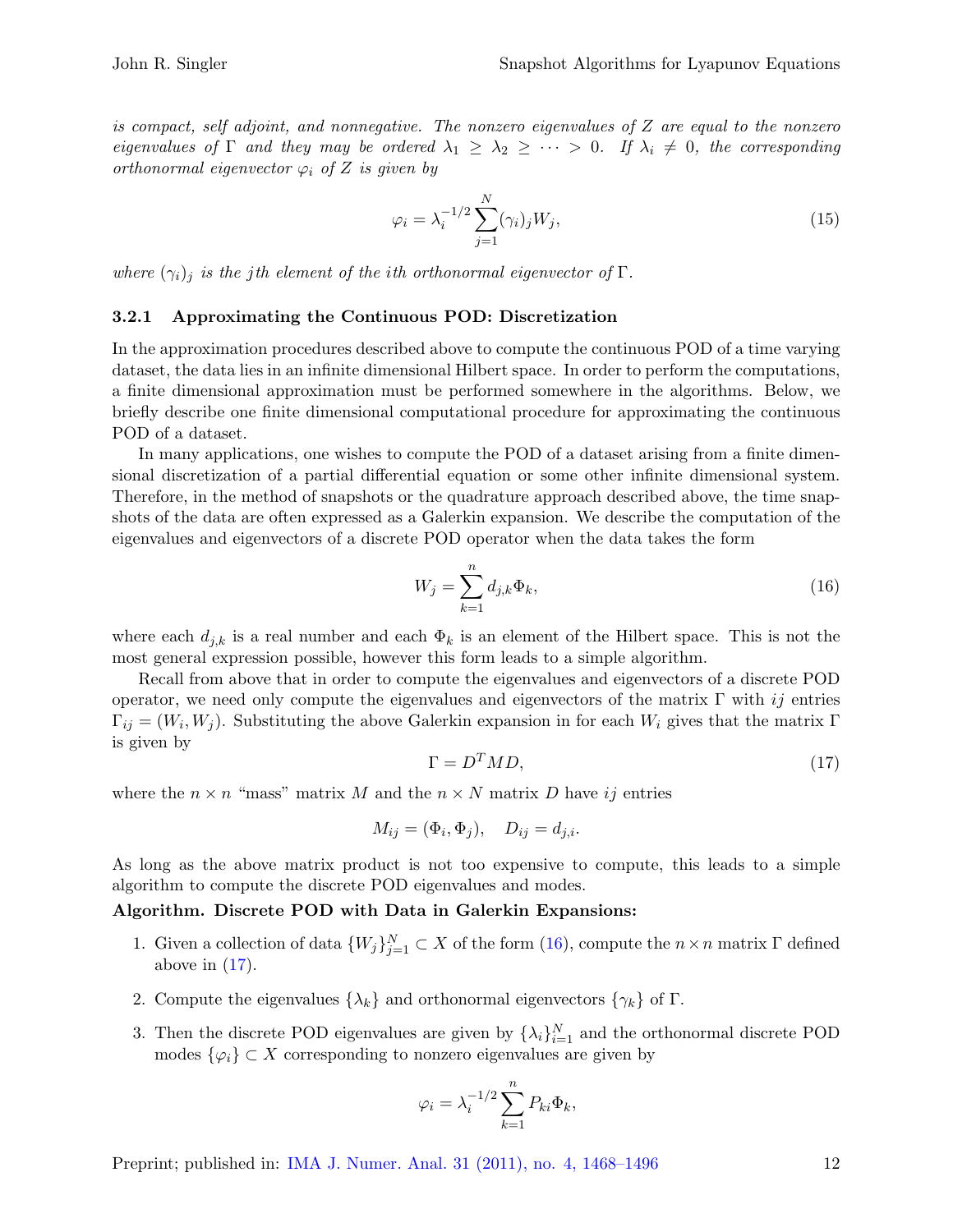where the  $n \times N$  matrix P is given by  $P = D\Gamma_{\text{ev}}$ , and the *i*th column of the  $N \times N$  matrix  $Γ<sub>ev</sub>$  is the *i*th orthonormal eigenvector of Γ.

In many applications, one only needs to compute a relatively small number of POD modes. In this case, the entire  $n \times N$  matrix P does not need to be formed. Specifically, in order to compute the first r modes, first form the  $N \times r$  matrix  $\Gamma_{ev,r}$ , whose r columns are the first r orthonormal eigenvectors of Γ. Then to compute the first r POD modes (i.e.,  $\varphi_i$  for  $i = 1, \ldots, r$ ), replace P with  $P_r = D\Gamma_{\text{ev},r}$  in the above expression for each  $\varphi_i$ .

We also note that it may be beneficial to use special algorithms to compute the eigenvalues of  $\Gamma = D^TMD$  without ever explicitly forming the product (see [Watkins,](#page-29-7) [2005\)](#page-29-7).

### <span id="page-13-0"></span>4 Approximation Theory and Error Bounds

We now prove the main results. We first review some background material and provide proofs for the continuous POD theory in Section [3.](#page-9-0)

#### <span id="page-13-1"></span>4.1 Notation and Background

In order to discuss the properties of the approximate Lyapunov solution, we first introduce some notation and background material.

Let  $K$  be a compact linear operator from a Hilbert space  $X$  to a Hilbert space  $Y$ . The operator norm of K is given by  $||K|| = \sup ||Kx||$ , where  $x \in X$  has unit norm. The Hilbert-Schmidt (HS) norm of  $K$  is given by

$$
||K||_{HS} = \left(\sum_{j\geq 1} ||K\varphi_j||^2\right)^{1/2}
$$

for any orthonormal basis  $\{\varphi_j\} \subset X$ . If  $K : X \to X$  is self adjoint and nonnegative, then the stronger trace (or nuclear) norm is given by

$$
||K||_{\text{tr}} = \sum_{j\geq 1} (K\varphi_j, \varphi_j),
$$

for any orthonormal bases  $\{\varphi_i\} \subset X$ .

A compact operator K is called Hilbert-Schmidt if the HS norm of K is finite and K is called trace class (or nuclear) is the trace norm of K is finite. If two operators  $K : X \to Y$  and  $L: Y \to Z$  are HS, then the product  $KL: X \to Z$  is trace class and  $||KL||_{\text{tr}} \leq ||K||_{HS}||L||_{HS}$ . Also,  $||K|| = ||K^*||$  for any of the above norms and  $||K|| \le ||K||_{HS} \le ||K||_{tr}$ .

Now let  $K: X \to X$  be compact, self-adjoint, and nonnegative. The eigenvalues of such an operator can be ordered  $\lambda_1 \geq \lambda_2 \geq \cdots \geq 0$  and the corresponding eigenvectors  $\{\varphi_k\}$  form a complete orthonormal set. A best rank r approximation to K is given by a solution of the following problem: find the minimizer over all rank r operators  $F_r$  of the operator norm error  $||K - F_r||$ . A solution of this problem (which may not be unique) is given by the rth order truncated eigenvalue decomposition of  $K$  defined by

$$
K_rx = \sum_{k=1}^{r} \lambda_k(x, \varphi_k)\varphi_k
$$

The best value of the operator norm error  $||K - K_r||$  is equal to  $\lambda_{r+1}$ , the first neglected eigenvalue. The truncated eigenvalue decomposition also gives a best rank  $r$  approximation of  $K$  in the trace norm. In this case, the best trace norm error is given by  $\sum_{k>r} \lambda_k$ , the sum of the neglected eigenvalues.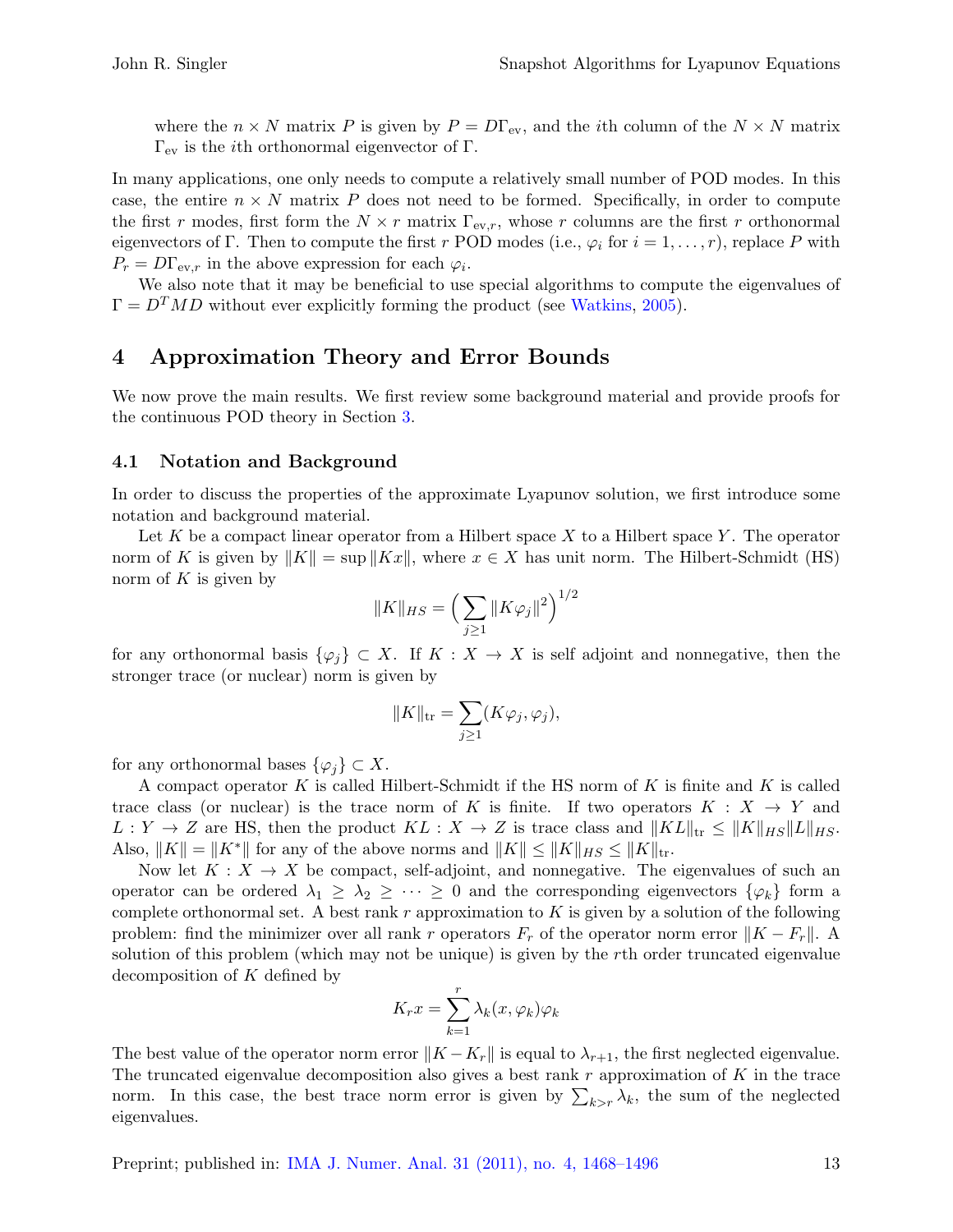#### <span id="page-14-0"></span>4.2 Continuous POD and its Properties

As mentioned above, we give proofs for the continuous POD results on an infinite time interval in Section [3](#page-9-0) as they are crucial for the main results. Many of the proofs of the continuous POD results follow the theory for the finite time interval from the recent works of Kunisch and Volkwein [\(2002\)](#page-28-9) and Henri and Yvon [\(2002b;](#page-28-14) [2002a;](#page-28-13) [2005\)](#page-28-15).

Let  $\{w_j\}_{j=1}^m$  be an arbitrary dataset in  $L^2(0,\infty;X)$ . The continuous POD operator  $Z: X \to X$ for this dataset is given in Definition [1](#page-9-3) in Section [3.](#page-9-0) The POD eigenvalues and modes are the eigenvalues and orthonormal eigenvectors of the continuous POD operator.

A fundamental property of the POD operator is that it can be factored as  $Z = \mathcal{BB}^*$  as follows.

<span id="page-14-1"></span>**Definition 3.** For  $\{w_j\}_{j=1}^m \subset L^2(0,\infty;X)$ , define the bounded linear operator  $\mathcal{B}: L^2(0,\infty;\mathbb{R}^m) \to$ X by

$$
\mathcal{B}u = \int_0^\infty \sum_{j=1}^m u_j(t)w_j(t) dt.
$$

It is now straightforward to check the factorization by direct computation.

**Proposition 5.** The adjoint operator  $\mathcal{B}^* : X \to L^2(0,\infty;\mathbb{R}^m)$  is given by

$$
[\mathcal{B}^*x](t) = [(x, w_1(t)), \dots, (x, w_m(t))]^T.
$$

and therefore  $Z = \mathcal{BB}^*$ .

The factorization allows us to obtain many properties of the POD operator. First, the factorization directly gives that the POD operator is self adjoint and nonnegative. Next, we show the POD operator is trace class.

<span id="page-14-2"></span>**Proposition 6.** For  $\{w_j\}_{j=1}^m \subset L^2(0,\infty;X)$ , the operators  $\mathcal{B}$  and  $\mathcal{B}^*$  are Hilbert-Schmidt and therefore  $Z = \mathcal{BB}^*$  is trace class.

Proof. Our proof follows an argument in [\(Curtain & Sasane,](#page-27-13) [2001,](#page-27-13) Theorem 4).

For  $i = 1, \ldots, m$ , define  $L_i : X \to L^2(0, \infty)$  by  $[L_i x](t) = (x, w_i(t))$ . We have  $|[L_i x](t)| \le$  $||w_i(t)|| ||x||$  and  $\int_0^\infty ||w_i(t)||^2 dt < \infty$  since  $w_i \in L^2(0,\infty;X)$ . Theorem 5 in [Curtain & Sasane](#page-27-13)  $(2001)$  (which is a modification of Theorem 6.12, page 140, in [Weidmann](#page-29-5)  $(1980)$ ) shows each  $L_i$  is Hilbert-Schmidt.

The operator  $\mathcal{B}^*$  is given by

$$
[\mathcal{B}^*x](t) = [L_1x(t), \ldots, L_mx(t)]^T.
$$

Let  $\{x_j\}$  be any orthonormal basis for X. Since each  $L_i$  is Hilbert-Schmidt,  $\sum_{j\geq 1} ||L_i x_j||^2_{L^2(0,\infty)}$  $\infty$  for each *i*. Then

$$
\sum_{j\geq 1} ||\mathcal{B}^* x_j||^2_{L^2(0,\infty;{\mathbb R}^m)} = \sum_{j\geq 1} \left(\sum_{i=1}^m ||L_i x_j||^2_{L^2(0,\infty)}\right) < \infty
$$

by above. Therefore  $\mathcal{B}^*$  is Hilbert-Schmidt and the result follows.

The POD operator  $Z$  is compact since it is trace class. Since  $Z$  is also self adjoint, the eigenvalues of Z may be ordered  $\lambda_1 \geq \lambda_2 \geq \cdots \geq 0$  (with repetitions according to multiplicity) and the corresponding orthonormal eigenvectors  $\{\varphi_k\} \subset X$  form a complete set.

Preprint; published in: [IMA J. Numer. Anal. 31 \(2011\), no. 4, 1468–1496](http://dx.doi.org/10.1093/imanum/drq028) 14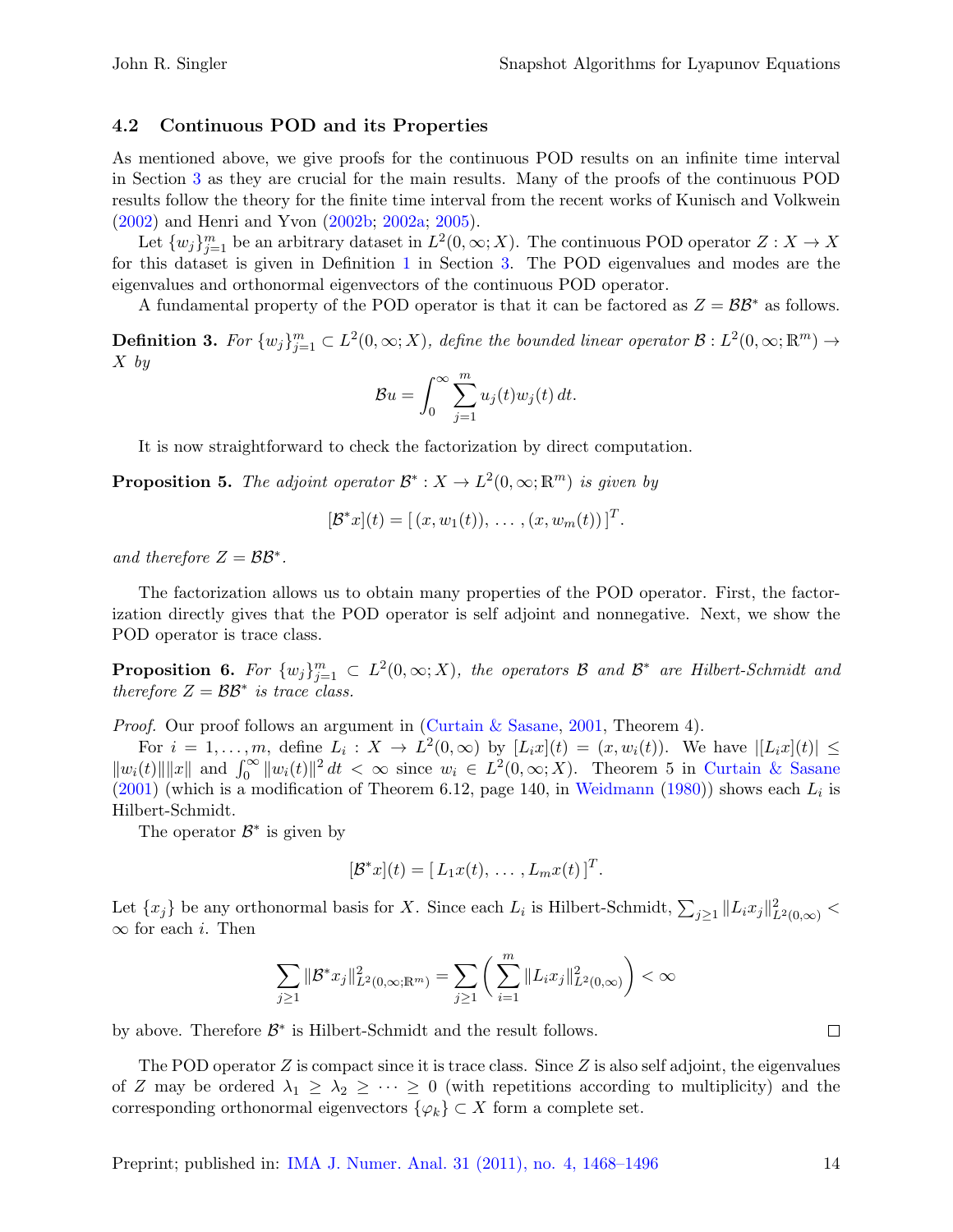We now prove that the "energy" in the dataset is given by the sum of the POD eigenvalues, i.e.,

$$
\int_0^\infty \sum_{j=1}^m \|w_j(t)\|^2 dt = \sum_{k \ge 1} \lambda_k < \infty.
$$

#### Proof of Proposition [2](#page-9-4):

*Proof.* Let Z be the POD operator corresponding to  $\{w_i\}$ . We know the sum of the eigenvalues of Z is finite since Z is trace class. Also,

$$
\sum_{k\geq 1} \lambda_k = \sum_{k\geq 1} (Z\varphi_k, \varphi_k) = \sum_{k\geq 1} \int_0^\infty \sum_{j=1}^m |(\varphi_k, w_j(t))|^2 dt.
$$

Now expand each  $w_j(t)$  in terms of the orthonormal basis  $\{\varphi_k\}$  for X:

$$
w_j(t) = \sum_{k \ge 1} (w_j(t), \varphi_k) \varphi_k.
$$

Then

$$
\int_0^\infty \sum_{j=1}^m ||w_j(t)||^2 dt = \sum_{k \ge 1} \int_0^\infty \sum_{j=1}^m |(\varphi_k, w_j(t))|^2 dt
$$

and the result follows from the computation above.

Next, we prove that if the dataset is projected onto a subset of the POD basis, then the reconstruction error is given by the sum of the neglected POD eigenvalues.

#### Proof of Proposition [3](#page-10-1):

*Proof.* The proof is a direct computation using the definition [\(14\)](#page-10-2) of  $w_j^r$  and the orthonormality of the POD basis.

$$
\sum_{j=1}^{m} \int_{0}^{\infty} \|w_{j}(t) - w_{j}^{r}(t)\|^{2} dt = \sum_{j=1}^{m} \int_{0}^{\infty} \left\{ \|w_{j}\|^{2} - 2(w_{j}, w_{j}^{r}) + (w_{j}^{r}, w_{j}^{r}) \right\} dt
$$
  
\n
$$
= \sum_{j=1}^{m} \int_{0}^{\infty} \left\{ \|w_{j}\|^{2} - 2 \sum_{k=1}^{r} |(w_{j}, \varphi_{k})|^{2} + \sum_{k=1}^{r} |(w_{j}, \varphi_{k})|^{2} \right\} dt
$$
  
\n
$$
= \sum_{j=1}^{m} \left\{ \int_{0}^{\infty} \|w_{j}\|^{2} dt - \int_{0}^{\infty} \sum_{k=1}^{r} |(w_{j}, \varphi_{k})|^{2} dt \right\}
$$
  
\n
$$
= \int_{0}^{\infty} \sum_{j=1}^{m} \|w_{j}\|^{2} dt - \sum_{k=1}^{r} (Z \varphi_{k}, \varphi_{k})
$$
  
\n
$$
= \sum_{k \ge 1} \lambda_{k} - \sum_{k=1}^{r} \lambda_{k} = \sum_{k > r} \lambda_{k}.
$$

Here we used the above proposition and the fact that  $Z\varphi_k = \lambda_k\varphi_k$ .

 $\Box$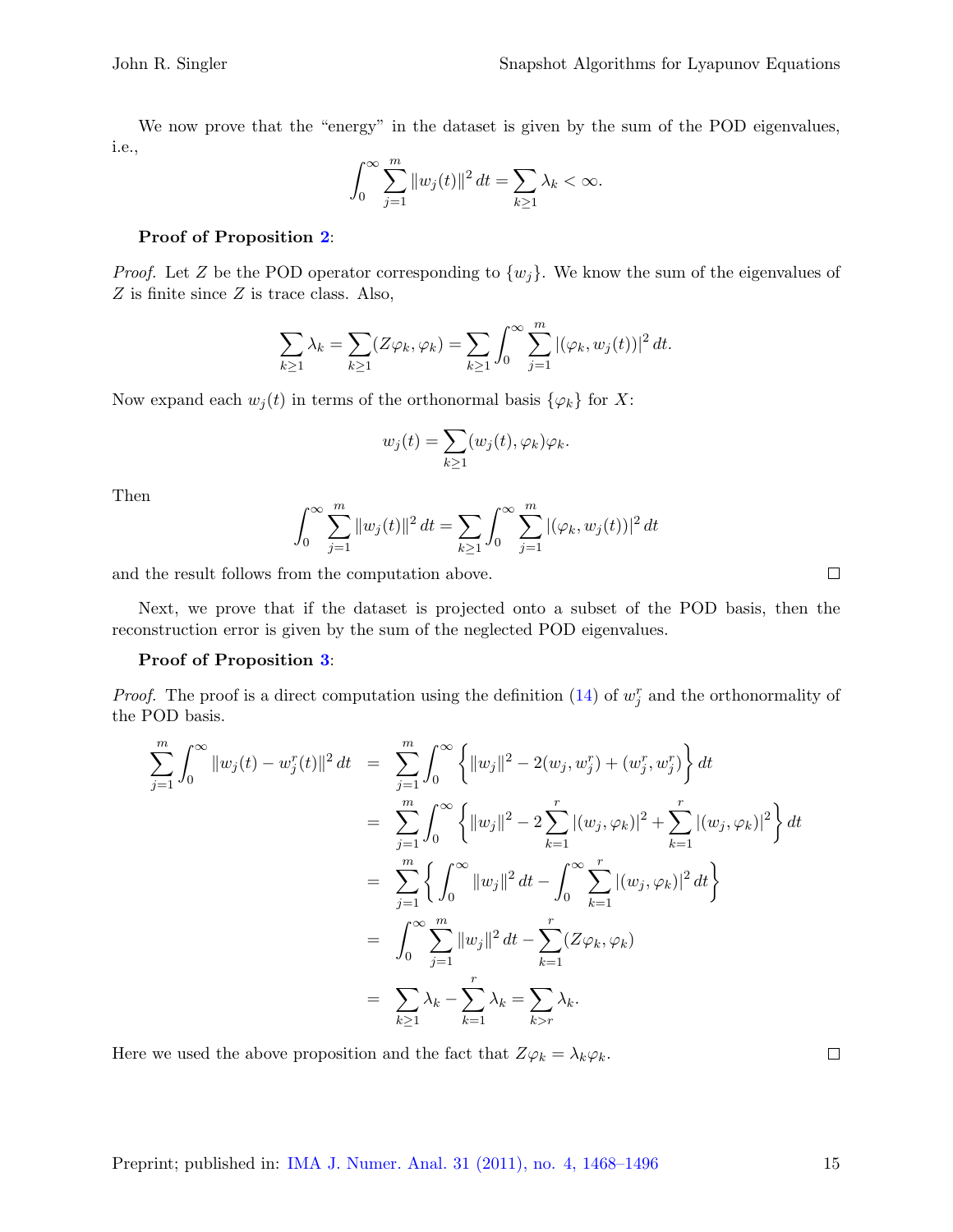#### 4.3 Main Results

We now give the main convergence results.

Throughout this section,  $w_j$  and  $w_j^N$  can be any functions in  $L^2(0,\infty;X)$  for  $j=1,\ldots,m$ . We consider the POD operators  $Z: X \to X$  for  $\{w_j\}_{j=1}^m$  and  $Z^N: X \to X$  for  $\{w_j^N\}_{j=1}^m$ . We let  $\{\lambda_k, \varphi_k\}$ and  $\{\lambda_k^N, \varphi_k^N\}$  be the eigenvalues and orthonormal eigenvectors of Z and  $Z^N$ , respectively. These are also the POD eigenvalues and modes of the datasets  $\{w_j(t)\}\$  and  $\{w_j^N(t)\}\$ . Define  $Z_r : X \to X$ and  $Z_r^N: X \to X$  to be the rth order truncated eigenvalue expansions of Z and  $Z^N$ , namely

$$
Z_r x = \sum_{k=1}^r \lambda_k(x, \varphi_k) \varphi_k, \quad Z_r^N x = \sum_{k=1}^r \lambda_k^N(x, \varphi_k^N) \varphi_k^N.
$$

Also, for the functions  $\{w_j^N\}_{j=1}^m$ , define  $\mathcal{B}^N: L^2(0,\infty;\mathbb{R}^m) \to X$  analogously to the operator  $\mathcal{B}$ defined above (Definition [3\)](#page-14-1) with the functions  $\{w_j\}_{j=1}^m$ .

Below, we study how well  $Z^N$  and  $Z_r^N$  approximate Z.

The functions  $w_j$  and  $w_j^N$  are arbitrary in  $L^2(0,\infty;X)$ , however we want to think of them in terms of approximating the solution to the Lyapunov equation [\(1\)](#page-1-0). Recall from Section [2](#page-4-1) that the Lyapunov solution is precisely the POD operator Z defined above for  $\{w_j\}_{j=1}^m$  the solutions of the linear infinite dimensional differential equations [\(8\)](#page-6-0). In the algorithms to approximate the Lyapunov solution, the functions  $\{w_j^N\}_{j=1}^m$  are approximations to the solutions  $\{w_j\}_{j=1}^m$ .

We begin with some preliminary lemmas.

<span id="page-16-0"></span>**Lemma 1.** For any finite collection  $\{w_j\}_{j=1}^m$  of functions in  $L^2(0,\infty;X)$ , the Hilbert-Schmidt norm of  $\mathcal B$  is given by

$$
\|\mathcal{B}\|_{HS} = \left(\sum_{k\geq 1} \lambda_k\right)^{1/2} = \left(\int_0^\infty \sum_{j=1}^m \|w_j(t)\|^2 dt\right)^{1/2},\,
$$

where  $\lambda_1 \geq \lambda_2 \geq \cdots \geq 0$  are the eigenvalues of  $Z = \mathcal{BB}^*$ .

*Proof.* We proved that  $\beta$  is Hilbert-Schmidt in Proposition [6.](#page-14-2) The Hilbert-Schmidt norm of  $\beta$  can be computed as follows. Let  $\{\lambda_k, \varphi_k\}$  be the eigenvalues and orthonormal eigenvectors of  $Z = \mathcal{BB}^*$ . Then

$$
\|\mathcal{B}\|_{HS}^2 = \|\mathcal{B}^*\|_{HS}^2 = \sum_{k\geq 1} (\mathcal{B}^*\varphi_k, \mathcal{B}^*\varphi_k) = \sum_{k\geq 1} (\varphi_k, Z\varphi_k) = \sum_{k\geq 1} \lambda_k.
$$

Continuous POD theory (see Proposition [2\)](#page-9-4) gives

$$
\sum_{k\geq 1} \lambda_k = \int_0^\infty \sum_{j=1}^m ||w_j(t)||^2 dt
$$

and the result follows.

The following lemma is a known result in continuous POD theory; we present a proof for completeness.

<span id="page-16-1"></span>**Lemma 2.** Let  $\{w_j\}_{j=1}^m$  and  $\{w_j^N\}_{j=1}^m$  be two collections of functions in  $L^2(0,\infty;X)$  with POD eigenvalues  $\{\lambda_k\}$  and  $\{\lambda_k^N\}$ , respectively. If each  $w_j^N \to w_j$  in  $L^2(0,\infty;X)$  as  $N \to \infty$ , then the sum of the POD eigenvalues converge:

$$
\lim_{N \to \infty} \sum_{k \ge 1} \lambda_k^N = \sum_{k \ge 1} \lambda_k.
$$

Preprint; published in: [IMA J. Numer. Anal. 31 \(2011\), no. 4, 1468–1496](http://dx.doi.org/10.1093/imanum/drq028) 16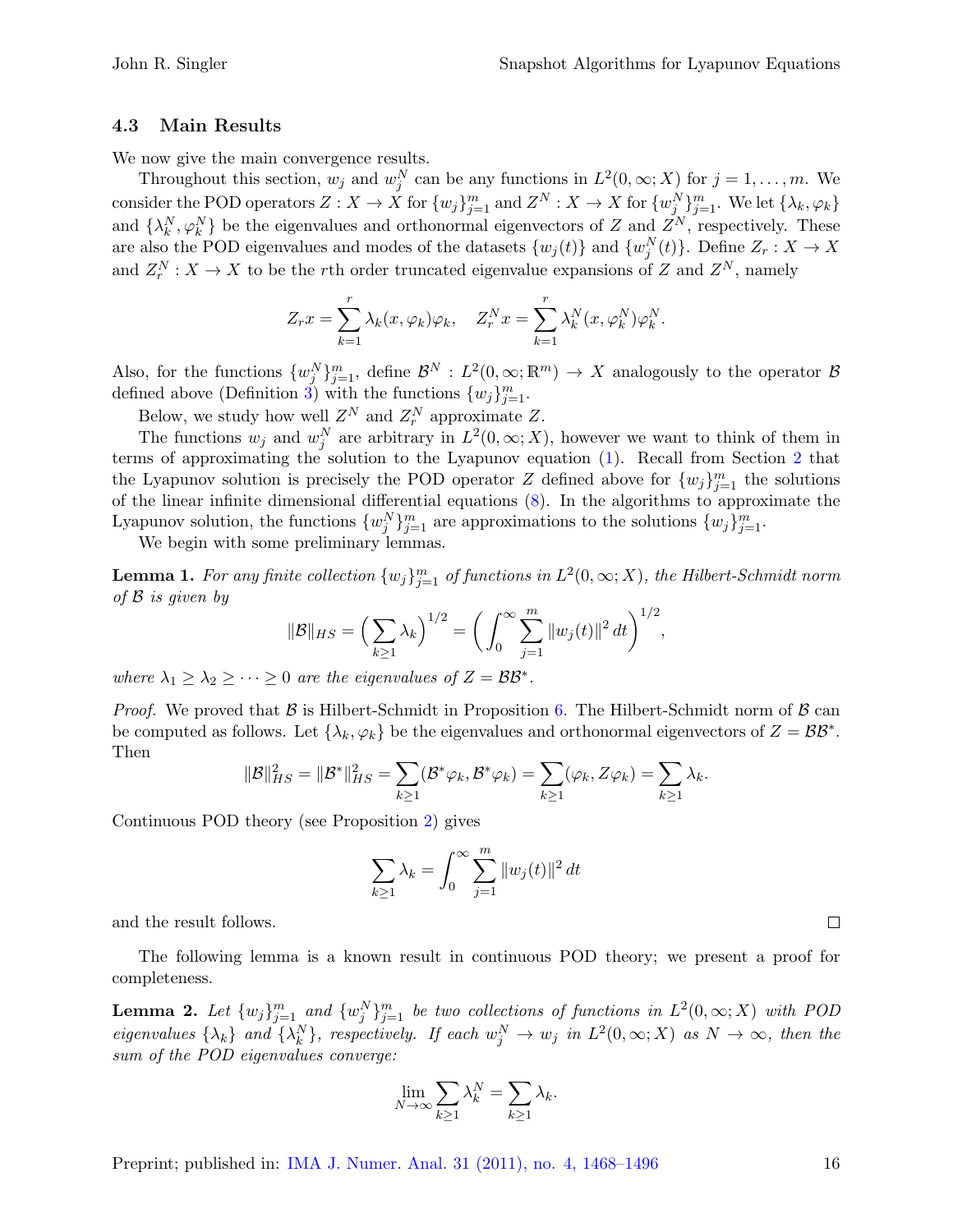Proof. We know from continuous POD theory (Proposition [2\)](#page-9-4) that

$$
\sum_{k\geq 1} \lambda_k = \sum_{j=1}^m \|w_j\|_{L^2(0,\infty;X)}^2, \quad \sum_{k\geq 1} \lambda_k^N = \sum_{j=1}^m \|w_j^N\|_{L^2(0,\infty;X)}^2.
$$

Since  $w_j^N \to w_j$  in  $L^2(0,\infty;X)$  for each j, we know  $||w_j^N||^2_{L^2(0,\infty;X)} \to ||w_j||^2_{L^2(0,\infty;X)}$  as  $N \to \infty$ . This gives the result.

We now prove that  $Z^N$  converges to the Lyapunov solution Z in the trace norm as each  $w_j^N$ converges to  $w_j$  in  $L^2(0,\infty;X)$ . We also give a bound on the trace norm error involving the error between each  $w_j$  and  $w_j^N$ .

<span id="page-17-0"></span>**Theorem 1.** The trace norm error between Z and  $Z^N$  can be bounded as follows:

$$
||Z - Z^N||_{\text{tr}} \le C^N \bigg( \sum_{j=1}^m \int_0^\infty ||w_j(t) - w_j^N(t)||^2 dt \bigg)^{1/2},\tag{18}
$$

where the constant  $C^N$  is given by

<span id="page-17-1"></span>
$$
C^{N} = \left(\sum_{k\geq 1} \lambda_k\right)^{1/2} + \left(\sum_{k\geq 1} \lambda_k^{N}\right)^{1/2} = \left(\sum_{j=1}^{m} \int_0^{\infty} \|w_j(t)\|^2 dt\right)^{1/2} + \left(\sum_{j=1}^{m} \int_0^{\infty} \|w_j^{N}(t)\|^2 dt\right)^{1/2}.
$$
 (19)

If  $w_j^N \to w_j$  in  $L^2(0,\infty;X)$  for each j, then  $C^N$  converges to the constant C given by

$$
C = 2\left(\sum_{k\geq 1} \lambda_k\right)^{1/2} = 2\left(\sum_{j=1}^m \int_0^\infty ||w_j(t)||^2 dt\right)^{1/2},
$$

and therefore  $||Z - Z^N||_{\text{tr}} \to 0$  as  $N \to \infty$ .

*Proof.* First, since  $\{w_j - w_j^N\}_{j=1}^m$  is a finite collection of functions in  $L^2(0, \infty; X)$  and

$$
(\mathcal{B} - \mathcal{B}^N)u = \int_0^\infty \sum_{j=1}^m u_j(t) \Big( w_j(t) - w_j^N(t) \Big) dt,
$$

Lemma [1](#page-16-0) above gives that  $\mathcal{B} - \mathcal{B}^N$  is Hilbert-Schmidt and

$$
\|\mathcal{B} - \mathcal{B}^N\|_{HS} = \bigg( \int_0^\infty \sum_{j=1}^m \|w_j(t) - w_j^N(t)\|^2 dt \bigg)^{1/2}.
$$

Next,

$$
||Z - Z^N||_{\text{tr}} \le ||Z - BB^{N^*}||_{\text{tr}} + ||BB^{N^*} - Z^N||_{\text{tr}}.
$$

Factor  $Z = \mathcal{BB}^*$  and similarly for  $Z^N$ . Then

$$
||Z - ZN||tr \le ||\mathcal{B}||_{HS} ||\mathcal{B} - \mathcal{B}N||HS + ||\mathcal{B} - \mathcal{B}N||HS ||\mathcal{B}N||HS
$$
  
= 
$$
(|\mathcal{B}||_{HS} + ||\mathcal{B}N||HS) ||\mathcal{B} - \mathcal{B}N||HS
$$

and the error bound follows from the observation above and Lemma [1](#page-16-0)

If each  $w_j^N$  converges to  $w_j$  in  $L^2(0,\infty;X)$ , then the sequence  $C^N$  converges to the constant  $C$ defined above due Lemma [2](#page-16-1) above. Since  $C^N$  converges as  $w_j^N \to w_j$ , the right hand side of the error bound tends to zero and therefore  $||Z - Z^N||_{\text{tr}} \to 0$  as  $N \to \infty$ .  $\Box$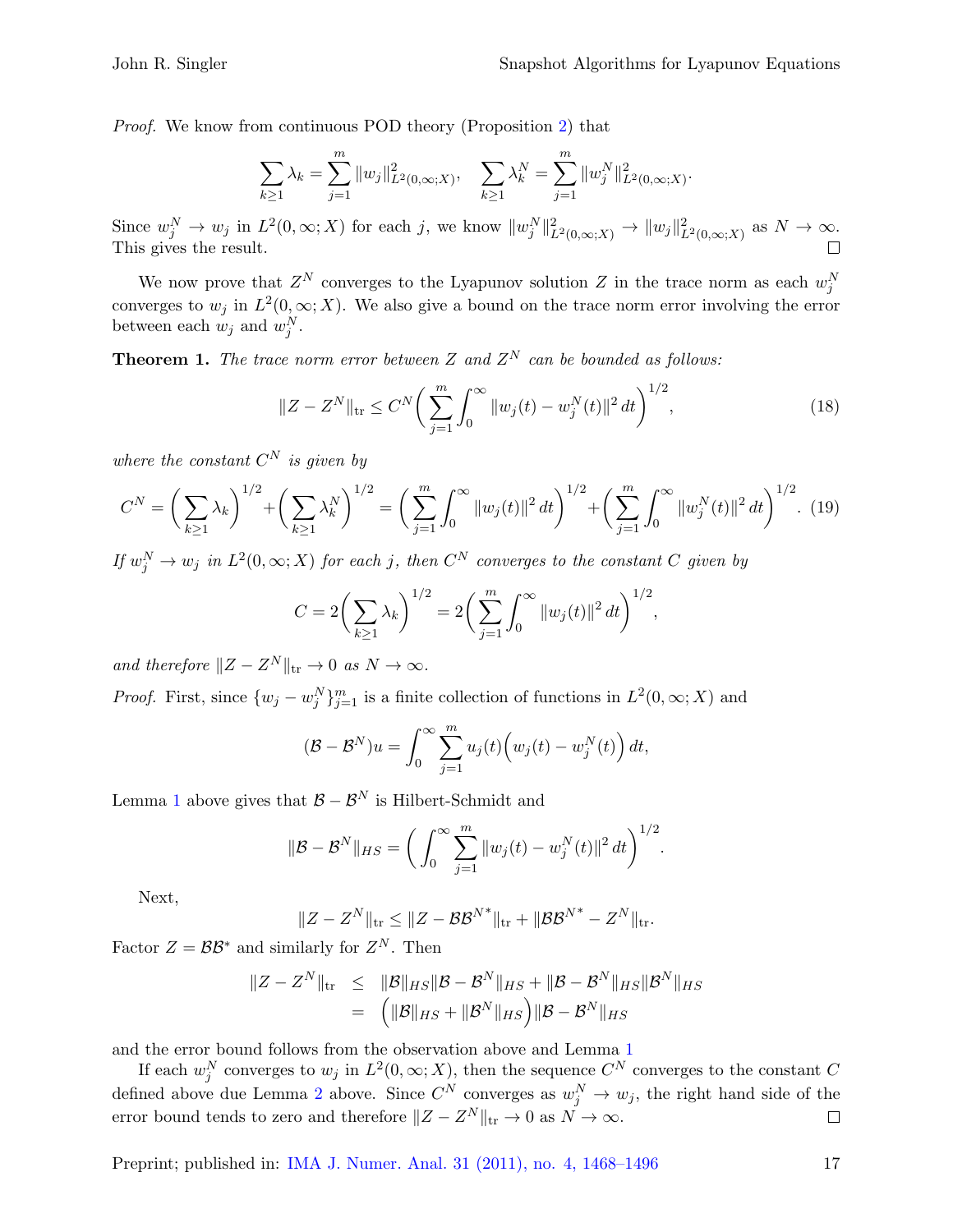<span id="page-18-0"></span>**Corollary 1.** The trace norm error between Z and  $Z_r^N$  can be bounded as follows:

$$
||Z - Z_r^N||_{\text{tr}} \le \sum_{k>r} \lambda_k^N + C^N \bigg( \sum_{j=1}^m \int_0^\infty ||w_j(t) - w_j^N(t)||^2 dt \bigg)^{1/2},\tag{20}
$$

where the constant  $C^N$  is defined in [\(19\)](#page-17-1). If  $w_j^N \to w_j$  in  $L^2(0,\infty;X)$  for each j, then

$$
\lim_{N \to \infty} \|Z - Z_r^N\| = \sum_{k > r} \lambda_k,
$$

which is the best possible error for a rank r approximation to  $Z$ .

Proof. We have

$$
||Z - Z_r^N||_{\text{tr}} \le ||Z - Z^N||_{\text{tr}} + ||Z^N - Z_r^N||_{\text{tr}}.
$$

Since  $Z_r^N$  is the truncated eigenvalue expansion of  $Z^N$ , which is self adjoint and nonnegative,  $Z_r^N$ is the best rank r approximation to  $Z^N$  with trace norm error equal to the neglected eigenvalues:

$$
||Z^N - Z_r^N||_{\text{tr}} = \sum_{k>r} \lambda_k^N.
$$

The result now follows from the above theorem.

Next we give a different expression for the operator norm error between the Lyapunov solution Z and the low rank approximation  $Z_r^N$ . This error bound depends on the convergence of the approximate POD eigenvalues and modes, which we now describe. First, if the approximate data  $w_j^N$  converges to the true data  $w_j$  in  $L^2(0,\infty;X)$  for each j, then the POD eigenvalues will converge and the POD modes corresponding to distinct POD eigenvalues will converge. If a POD eigenvalue is repeated, however, we are only guaranteed that a subsequence of the approximate POD modes will converge. Again, this is a known result in continuous POD theory and we provide a proof for completeness.

<span id="page-18-1"></span>**Theorem 2.** Let  $\{w_j\}_{j=1}^m$  and  $\{w_j^N\}_{j=1}^m$  be two collections of functions in  $L^2(0,\infty;X)$  with POD eigenvalues and modes denoted by  $\{\lambda_k, \varphi_k\}$  and  $\{\lambda_k^N, \varphi_k^N\}$ , respectively. If  $w_j^N \to w_j$  in  $L^2(0, \infty; X)$ as  $N \to \infty$ , then the following statements are true:

1. The individual POD eigenvalues converge as  $N \to \infty$ , i.e., for each k,

$$
\lim_{N \to \infty} |\lambda_k^N - \lambda_k| = 0.
$$

2. If the kth POD eigenvalue is distinct, then the kth POD mode (suitably normalized) converges, i.e.,

$$
\lim_{N \to \infty} \|\varphi_k^N - \varphi_k\| = 0.
$$

<span id="page-18-2"></span>3. If the kth POD eigenvalue is not distinct, then a subsequence of the kth POD mode (suitably normalized) converges, i.e., there is a subsequence  $\{N_i\}$  so that

$$
\lim_{N_j \to \infty} \|\varphi_k^{N_j} - \varphi_k\| = 0.
$$

Preprint; published in: [IMA J. Numer. Anal. 31 \(2011\), no. 4, 1468–1496](http://dx.doi.org/10.1093/imanum/drq028) 18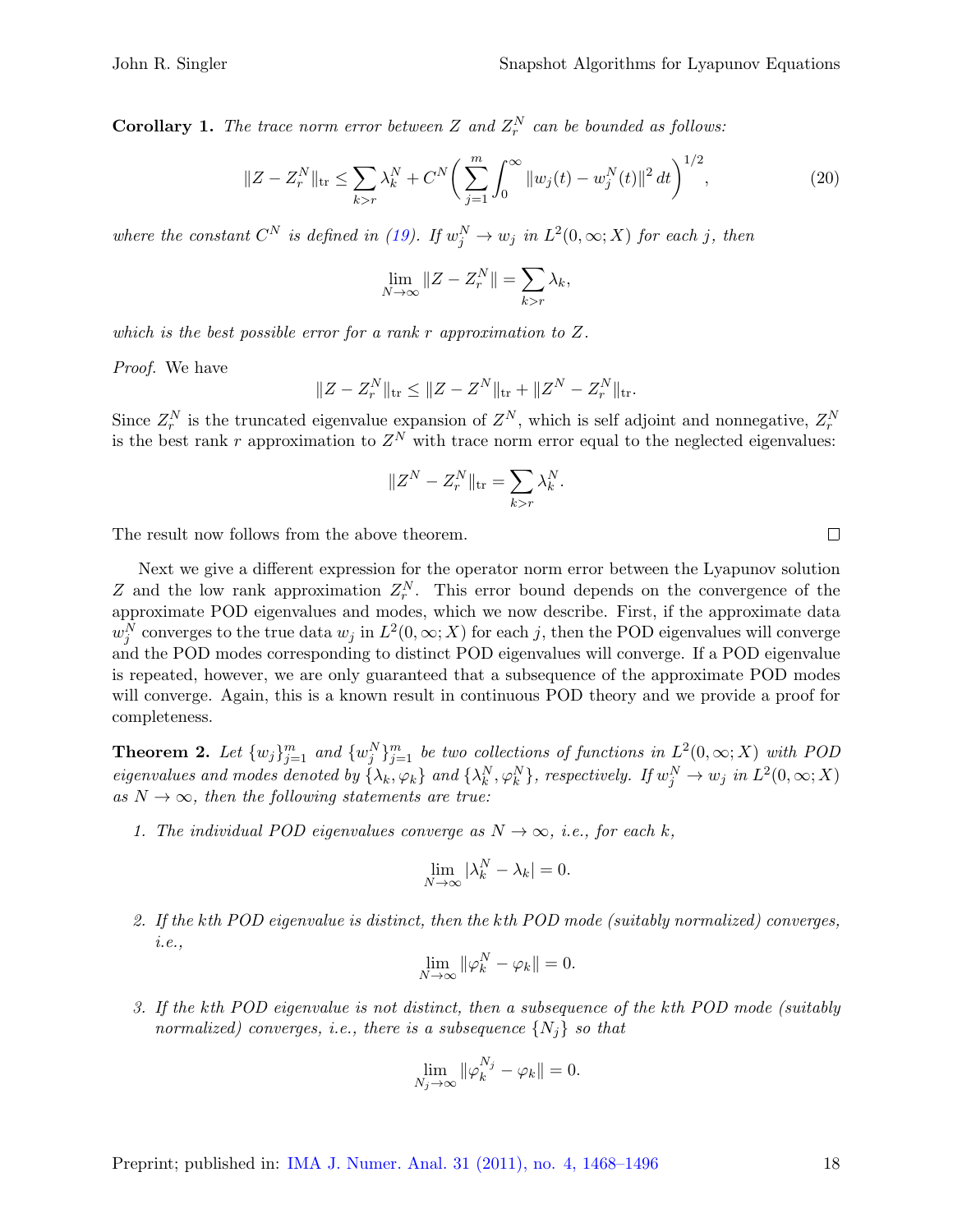*Proof.* Let Z and  $Z^N$  denote the POD operators for the datasets  $\{w_j\}$  and  $\{w_j^N\}$ , respectively. By definition, the POD eigenvalues and modes for  $\{w_j\}$  and  $\{w_j^N\}$  are the eigenvalues and orthonormal eigenvectors of the POD operator corresponding to the data.

As each  $w_j^N \to w_j$  in  $L^2(0,\infty;X)$ , Theorem [1](#page-17-0) above gives that  $Z^N$  converges to Z in the trace norm and therefore also in the (weaker) operator norm. Since  $Z^N$  and Z are compact, the conclusions follow directly from the norm convergence and eigenvalue and eigenvector approximation theory; see, e.g., [Chatelin](#page-27-14)  $(1983)$ ; [Ahues](#page-25-1) *et al.*  $(2001)$ .  $\Box$ 

We show the speed of convergence of the approximate Lyapunov solution is governed by the speed of convergence of the POD eigenvalues and modes.

<span id="page-19-1"></span>**Theorem 3.** The operator norm error between  $Z_r^N$  and Z is bounded as follows:

$$
||Z - Z_r^N|| \leq \lambda_{r+1} + \sum_{k=1}^r (|\lambda_k - \lambda_k^N| + 2\lambda_k^N ||\varphi_k - \varphi_k^N||).
$$

If the first r eigenvalues of Z are distinct, then  $Z_r^N$  converges to  $Z_r$ , the rth order truncated eigenvalue expansion of  $Z$ , in the operator norm and therefore

$$
\lim_{N \to \infty} \|Z - Z_r^N\| = \lambda_{r+1},
$$

which is the best possible error for a rank r approximation to  $Z$ .

Proof. First,

$$
||Z - Z_r^N|| \le ||Z - Z_r|| + ||Z_r - Z_r^N||,
$$

where  $Z_rx = \sum_{k=1}^r \lambda_k(x, \varphi_k)\varphi_k$  is the truncated eigenvalue expansion of Z. The eigenvalue expansion truncation operator norm error is given by the first neglected eigenvalue, i.e.,

$$
||Z - Z_r|| = \lambda_{r+1}.
$$

For the second term in the error bound, note

$$
||(Z_r - Z_r^N)x|| \le \sum_{k=1}^r ||\lambda_k(x, \varphi_k)\varphi_k - \lambda_k^N(x, \varphi_k^N)\varphi_k^N||.
$$

Next, add and subtract both  $\lambda_k^N(x,\varphi_k)\varphi_k$  and  $\lambda_k^N(x,\varphi_k^N)\varphi_k$  inside of the norm. Using the triangle inequality, the Cauchy-Schwartz inequality, and the orthonormality of each POD basis gives the result.

If the first  $r$  eigenvalues of  $Z$  are distinct, then by the approximation theory for the POD eigenvalues and modes (Theorem [2\)](#page-18-1) we have  $\lambda_k^N \to \lambda_k$  and  $\varphi_k^N \to \varphi_k$  for  $k = 1, \ldots, r$ . Thus, the above error bound for  $||Z_r - Z_r^N||$  goes to zero as  $N \to \infty$ . This implies  $Z_r^N$  converges to  $Z_r$  in the operator norm.  $\Box$ 

### <span id="page-19-0"></span>5 Numerical Results

In this section, we present numerical results for two infinite dimensional model problems. We begin with a simple problem derived from a one dimensional convection diffusion equation so that we may compare the matrix approximation approach with the low rank algorithm. The second model problem comes from a two dimensional convection diffusion equation. We leave experiments on other problem types and comparisons with existing large-scale matrix Lyapunov algorithms for another work.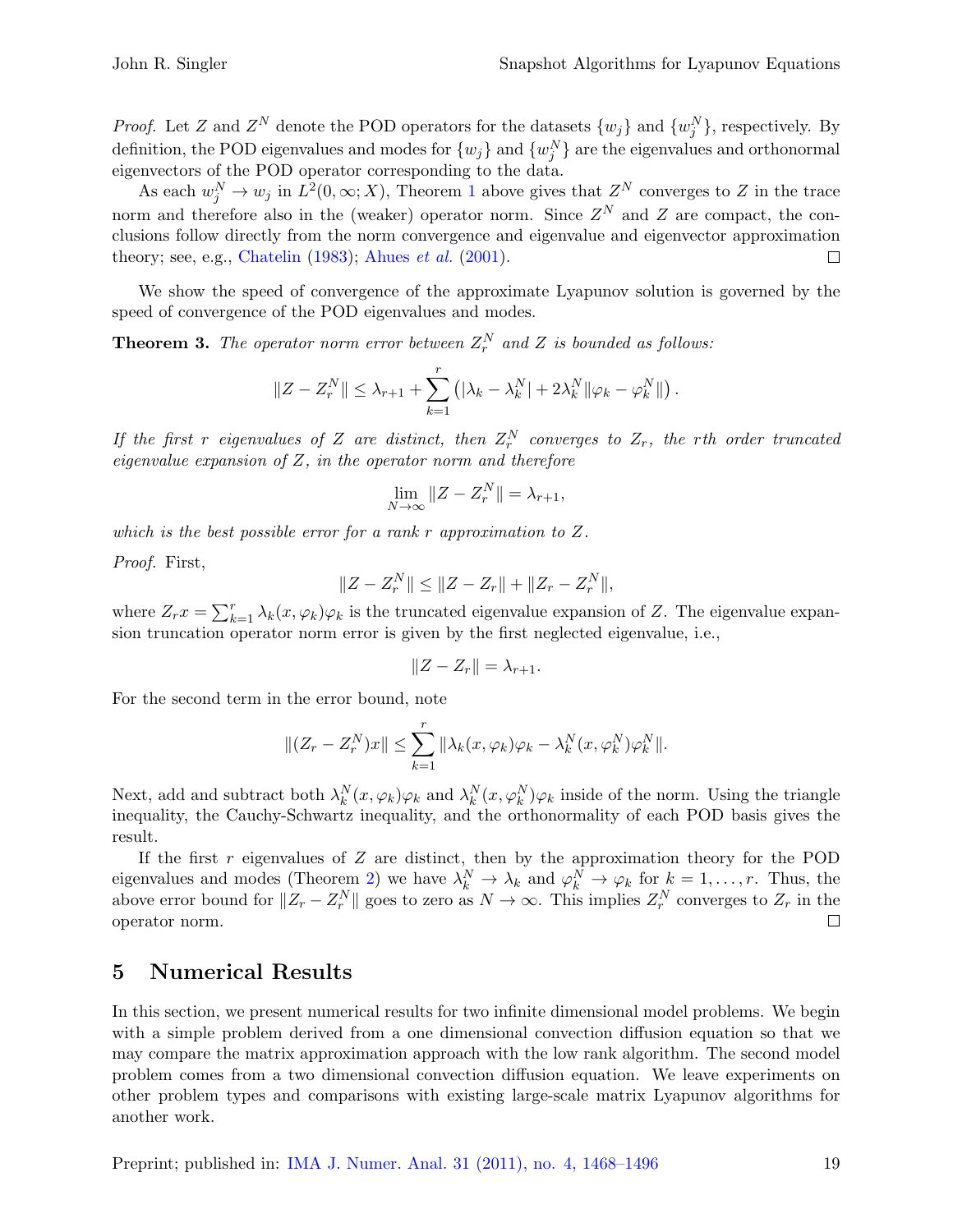#### <span id="page-20-0"></span>5.1 Model Problem 1

We take the  $A$  and  $B$  operators from the one dimensional convection diffusion equation

$$
w_t(t, x) = \mu w_{xx}(t, x) - \kappa w_x(t, x) + b(x)u(t),
$$
  

$$
w(t, 0) = 0, \quad w(t, 1) = 0, \quad w(0, x) = w_0(x),
$$

where subscript denote partial derivatives,  $\mu$  is a positive constant, and  $\kappa$  is a real constant. The function  $b(x)$  is square integrable.

Let the Hilbert space X equal  $L^2(0,1)$ , the space of square integrable functions, with the standard inner product  $(f, g) = \int_0^1 f(x)g(x) dx$ . The A operator is defined by

$$
Aw = \mu w_{xx} - \kappa w_x, \quad D(A) = H^2 \cap H_0^1,
$$

and B is given by  $Bu(x) = b(x)u$ . Here,  $H<sup>m</sup>$  is the standard Sobolev space of functions with m derivatives all of which are square integrable; also, any function  $w \in H_0^1$  must satisfy the Dirichlet boundary conditions  $w(0) = 0$  and  $w(1) = 0$ .

The eigenvalues of the convection diffusion operator A are given by  $\lambda_n = -\mu n^2 \pi^2 - \kappa^2/4\mu$ . Since the eigenvalues are all negative and bounded away from the imaginary axis, the results in [Delattre](#page-27-15) [et al.](#page-27-15) [\(2003\)](#page-27-15) and [Curtain & Zwart](#page-27-10) [\(1995,](#page-27-10) Section 2.3) can be used to show that A generates an exponentially stable  $C_0$ -semigroup.

#### 5.1.1 Numerical Results

We now compare the numerical results of the POD-based algorithm with matrix Lyapunov computations using matrix approximations of the A and B operators.

For the computations, we chose  $b(x) = 5(1-x)^2 \sin(\pi x)$ ,  $\mu = 0.1$ , and  $\kappa = 1$ . Standard piecewise linear finite elements were used for the spatial discretization of the partial differential equation [\(8\)](#page-6-0). The discretized equations were integrated over  $0 \le t \le 2$  using Matlab's **ode15s** solver with default error tolerances; at  $t = 2$ , the numerical solution is nearly zero. The time points returned from ode15s were used in the method of snapshots to approximate the POD eigenvalues and modes.

Standard piecewise linear finite elements were also used to provide the matrix approximations of the A and B operators for the matrix Lyapunov computations. Matlab's  $\log p$  function was used to solve the resulting matrix Lyapunov equations.

Figure [1](#page-21-0) shows the POD eigenvalues computed by the method of snapshots for  $N = 32, 64, 128$ , and 256 equally spaced finite element nodes. Eigenvalue computations for the matrix Lyapunov solution using the standard matrix approximations produced similar results. The larger POD eigenvalues have converged at this level of refinement; the POD eigenvalues nearer to machine precision  $(10^{-16})$  have not yet converged. Further refinement is unnecessary since only the larger POD eigenvalues are used to construct the approximate Lyapunov solution.

Figure [2](#page-21-1) shows the first POD mode computed by the method of snapshots for  $N = 32$  equally spaced finite element nodes. The mode has converged at this level of refinement. The other POD modes converged in a similar fashion, however the higher numbered modes were slower to converge under refinement. This behavior is likely due to the fact that the higher numbered modes tend to oscillate more than the lower numbered modes. Eigenvector computations for the matrix Lyapunov solution using the standard matrix approximations produced similar results.

Figure [3](#page-22-1) shows approximate Lyapunov solutions acting on  $f = \exp(x)$ . POD-based approximations are shown with  $N = 32$  equally spaced finite element nodes with orders  $r = 1$  and  $r = 2$ . The matrix Lyapunov computations using the standard matrix approximations is shown with  $N = 256$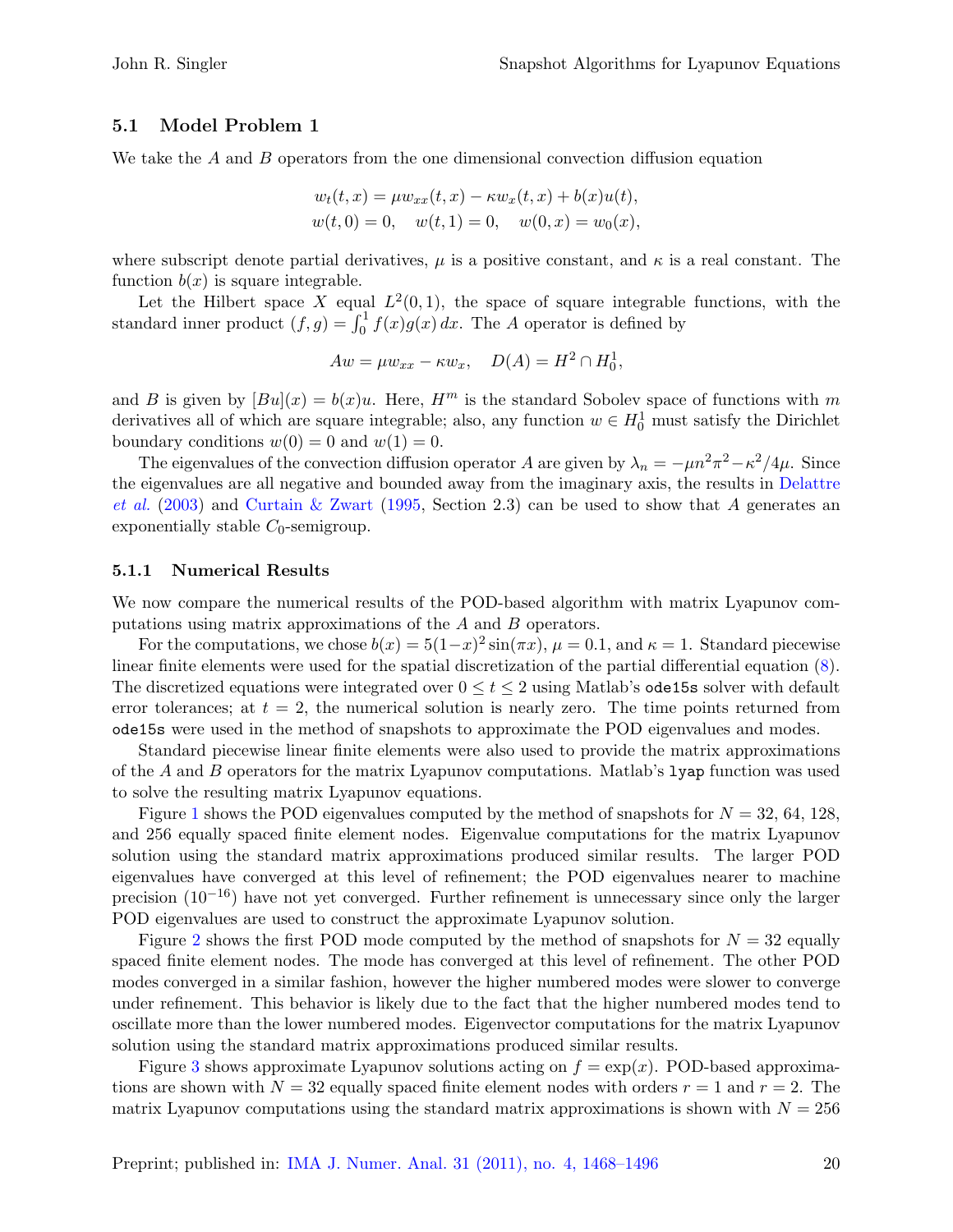

<span id="page-21-0"></span>Figure 1: POD eigenvalues computed using  $N = 32, 64, 128,$  and 256 equally spaced finite element nodes.



<span id="page-21-1"></span>Figure 2: The first POD mode computed using  $N = 32$  equally spaced finite element nodes.

equally spaced finite element nodes for comparison. The low order POD-based approximations give excellent agreement with the refined standard matrix approximation computations. In particular, for  $r = 2$  the POD approximation is indistinguishable from the result of the standard computation.

The operator norm error bound in Theorem [3](#page-19-1) gives a good indication of the accuracy of the POD-based approximation without comparison to other computations. Recall  $\|(Z - Z_r^N)f\|$  $||Z - Z_r^N|| ||f||.$  As discussed in Remark [3,](#page-8-0) we approximate  $||Z - Z_r^N||$  by  $\lambda_{r+1}^N$ . For  $f(x) = \exp(x)$ ,  $||f|| \approx 1.7873$ . For  $r = 1$ ,  $||Z - Z_r^N|| \approx 0.0569$ ; for  $r = 2$ ,  $||Z - Z_r^N|| \approx 0.0031$ . These values give approximate error bounds for  $\|(Z - Z_r^N)f\|$  of 0.1016 for  $r = 1$  and 0.0055 and  $r = 2$ . The above computations agree with these approximate error bounds.

We also look at the trace norm error bound in Corollary [1.](#page-18-0) For  $r = 1$ , the sum of the neglected eigenvalues is approximately 0.0601; for  $r = 2$ , this sum is approximately 0.0032. These values also give a good estimate of the approximation error. Of course, the full error bound involves the  $L^2(0,\infty;X)$  error between the exact and approximate solution to the partial differential equation [\(8\)](#page-6-0); we do not attempt to estimate this here.

We also note that we have seen similar performance of the algorithm when the rank of  $B$  is greater than one.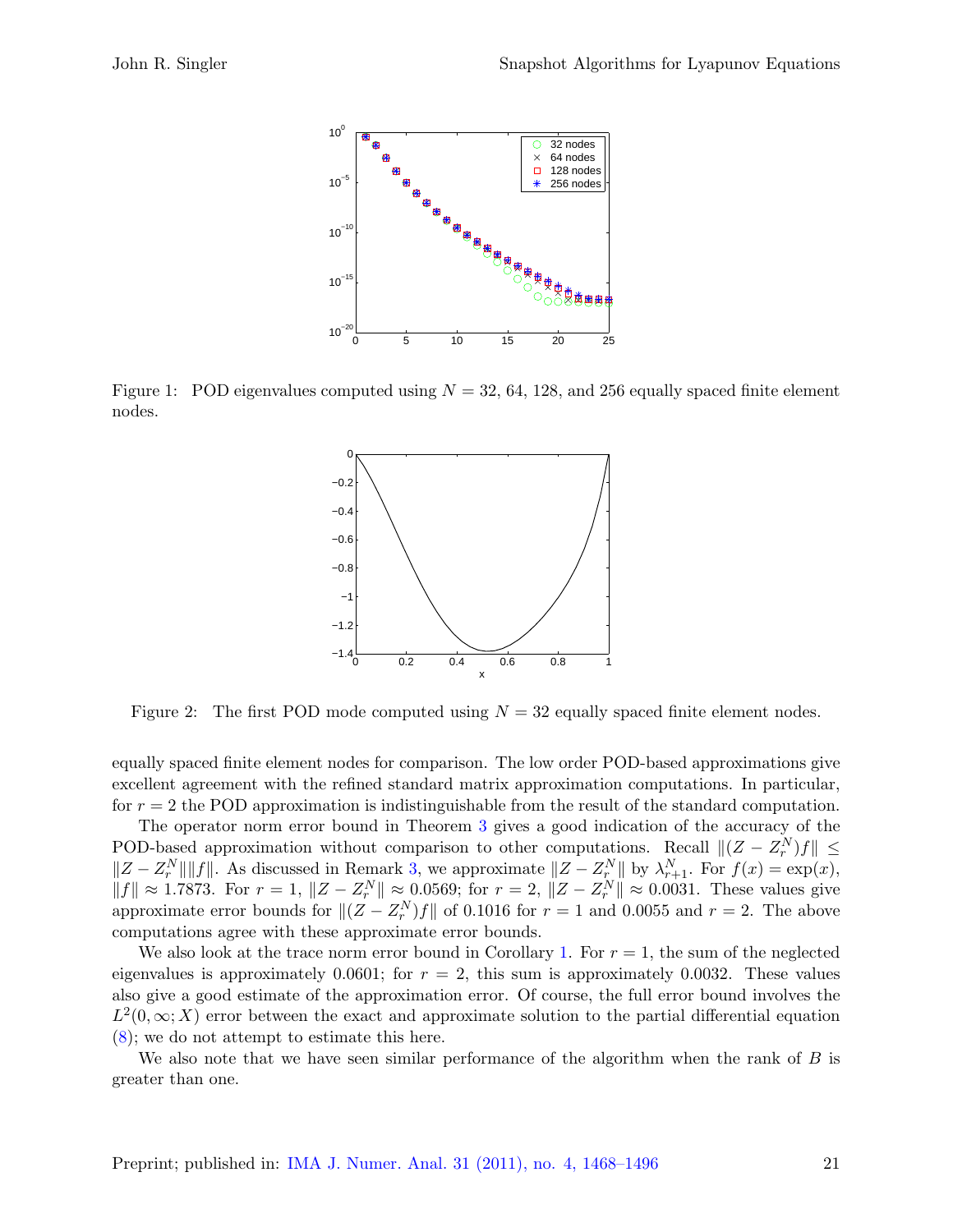

<span id="page-22-1"></span>Figure 3: Approximate Lyapunov solutions acting on  $f = \exp(x)$ .

#### <span id="page-22-0"></span>5.2 Model Problem 2

We take the A and B operators from the two dimensional convection diffusion equation with spatially varying convection

$$
w_t(t, x, y) = \mu(w_{xx}(t, x, y) + w_{yy}(t, x, y)) - c_1 x w_x(t, x, y) - c_2 y w_y(t, x, y) + b(x, y)u(t),
$$

over the unit square  $[0, 1] \times [0, 1]$  with zero Dirichlet boundary conditions. Here, subscripts denote partial derivatives,  $\mu$ ,  $c_1$ , and  $c_2$  are constants, and  $b(x, y)$  is a given square integrable function. The abstract formulation of the A and B operators are similar to the example above. We do not attempt to prove here that A generates an exponentially stable  $C_0$ -semigroup; however, numerical results indicate that this is the case.

#### 5.2.1 Numerical Results

For the computations, we chose  $b(x, y) \equiv 1$ ,  $\mu = 0.1$ ,  $c_1 = 1$ , and  $c_2 = 1$ . We use the low rank method and the snapshot method to approximate the solution of the operator Lyapunov equation Z acting on the function  $f(x, y) = 5x^2 + y^2$ .

For the low rank algorithm, standard piecewise bilinear finite elements were used for the spatial discretization of the partial differential equation [\(8\)](#page-6-0). The discretized equations were integrated over  $0 \le t \le 2$  using Matlab's ode15s solver with default error tolerances; at  $t = 2$ , the numerical solution is nearly zero. The time points returned from ode15s were used in the method of snapshots to approximate the POD eigenvalues and modes.

For the snapshot algorithm, we used the trapezoid rule for the time integration, again stopping at  $t = 2$ . The trapezoid rule can be derived by assuming the solution is piecewise linear in time. Substituting this approximation into the approximate POD operator [\(10\)](#page-7-1) gives the following algorithm:

1. Approximate the solution of the PDE with the trapezoid rule:

$$
(I - \Delta t A/2)w_{n+1} = (I + \Delta t A/2)w_n,
$$

where  $I$  is the identity operator.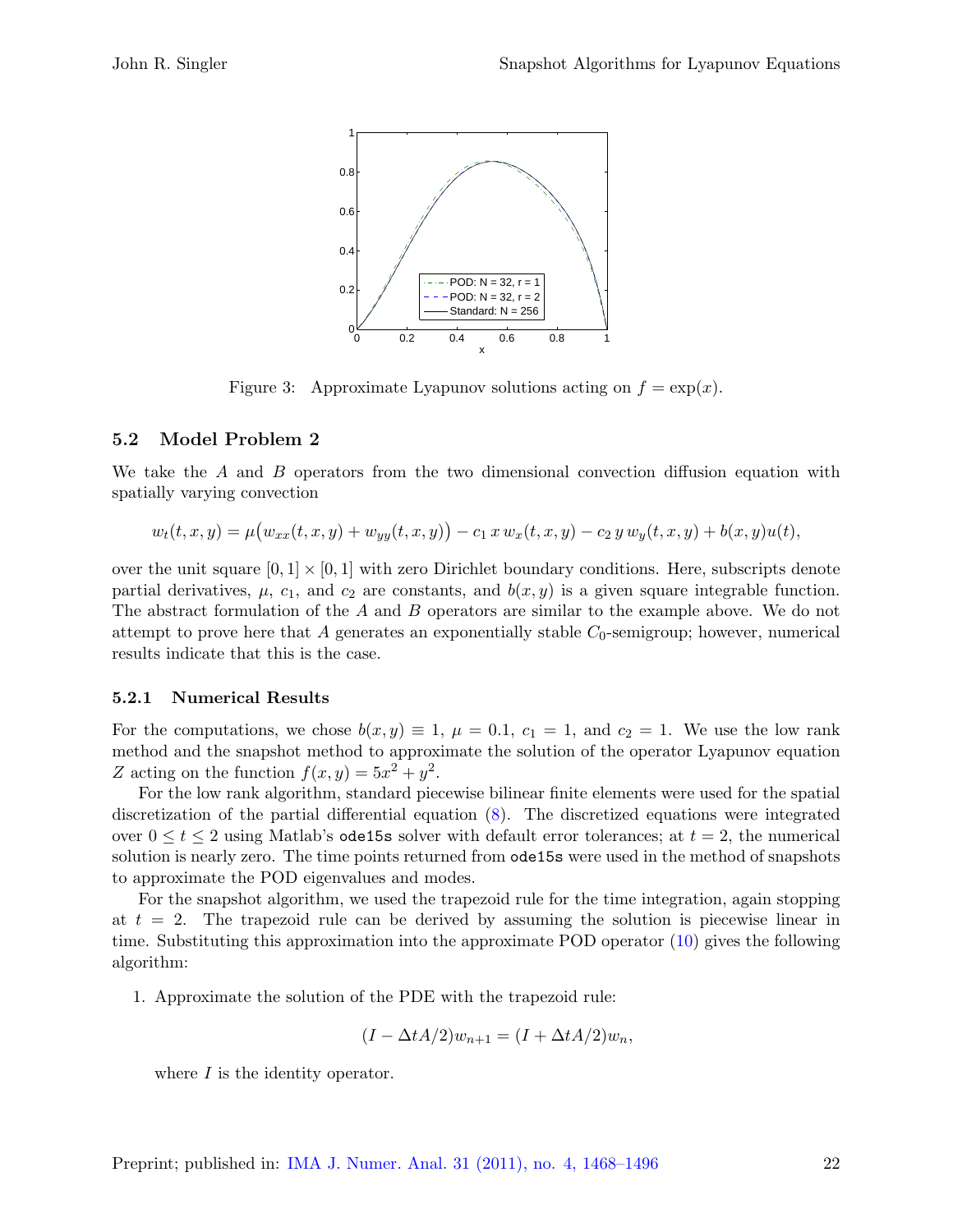2. Update the approximation to  $[Zf](x, y)$ :

$$
[Zf]_{n+1} = [Zf]_n + [(f, w_{n+1})\Delta t/3 + (f, w_n)\Delta t/6]w_{n+1} + [(f, w_{n+1})\Delta t/6 + (f, w_n)\Delta t/3]w_n.
$$

This algorithm is at the infinite dimensional level and the equations must be discretized in space to obtain an approximation to  $[Zf](x, y)$ . Again, we used piecewise bilinear finite elements for the discretization.

**Remark 4.** In practice the algorithm can be stopped whenever the norm of  $w_{n+1}$  becomes smaller than a certain tolerance. Also, the only solution data that must be stored is the solution at the previous time step  $(w_n)$ . Furthermore, any time stepping method, spatial discretization, and approximation method for the POD integral operator [\(10\)](#page-7-1) can be used.

Figure [4](#page-23-0) shows snapshot approximations of  $\left[ Zf \right](x, y)$  computed using the above trapezoid rule algorithm with  $\Delta t = 0.1$  and  $\Delta t = 0.01$  and 64 equally spaced finite element nodes in each coordinate direction. Further refinement in space produced little change. The approximation using



<span id="page-23-0"></span>Figure 4: Snapshot approximations of  $[Zf](x, y)$ , where  $f = 5x^2 + y^2$ . Here, 64 equally spaced finite element nodes were used in each coordinate direction, and (left)  $\Delta t = 0.1$  and (right)  $\Delta t = 0.01$ .

the larger time step  $\Delta t = 0.1$  suffers from some loss of accuracy near the boundary. This is due to the incompatibility of the initial condition  $w(0, x, y) = b(x, y) \equiv 1$  with the zero Dirichlet boundary conditions. Decreasing the time step to  $\Delta t = 0.01$  increases the accuracy. The convergence is clear; further refinement in time produced little change. Also, the POD algorithm with  $r = 5$  produces an approximation that is nearly identical to the  $\Delta t = 0.01$  trapezoid rule approximation (not shown). For this computation, Matlab's adaptive solver ode15s takes very small time steps near  $t = 0$  to obtain accurate results.

### <span id="page-23-1"></span>6 Conclusion

We presented two algorithms to compute approximate solutions of Lyapunov equations. The first algorithm is based on proper orthogonal decomposition and produces a low rank approximate solution; the second snapshot algorithm approximates the product of the Lyapunov solution with a few vectors and can be implemented with a minimal amount of storage. The algorithms are applicable to large-scale matrix problems as well as a class of infinite dimensional problems. Since the algorithms are based on approximating the solutions of linear evolution equations, the computations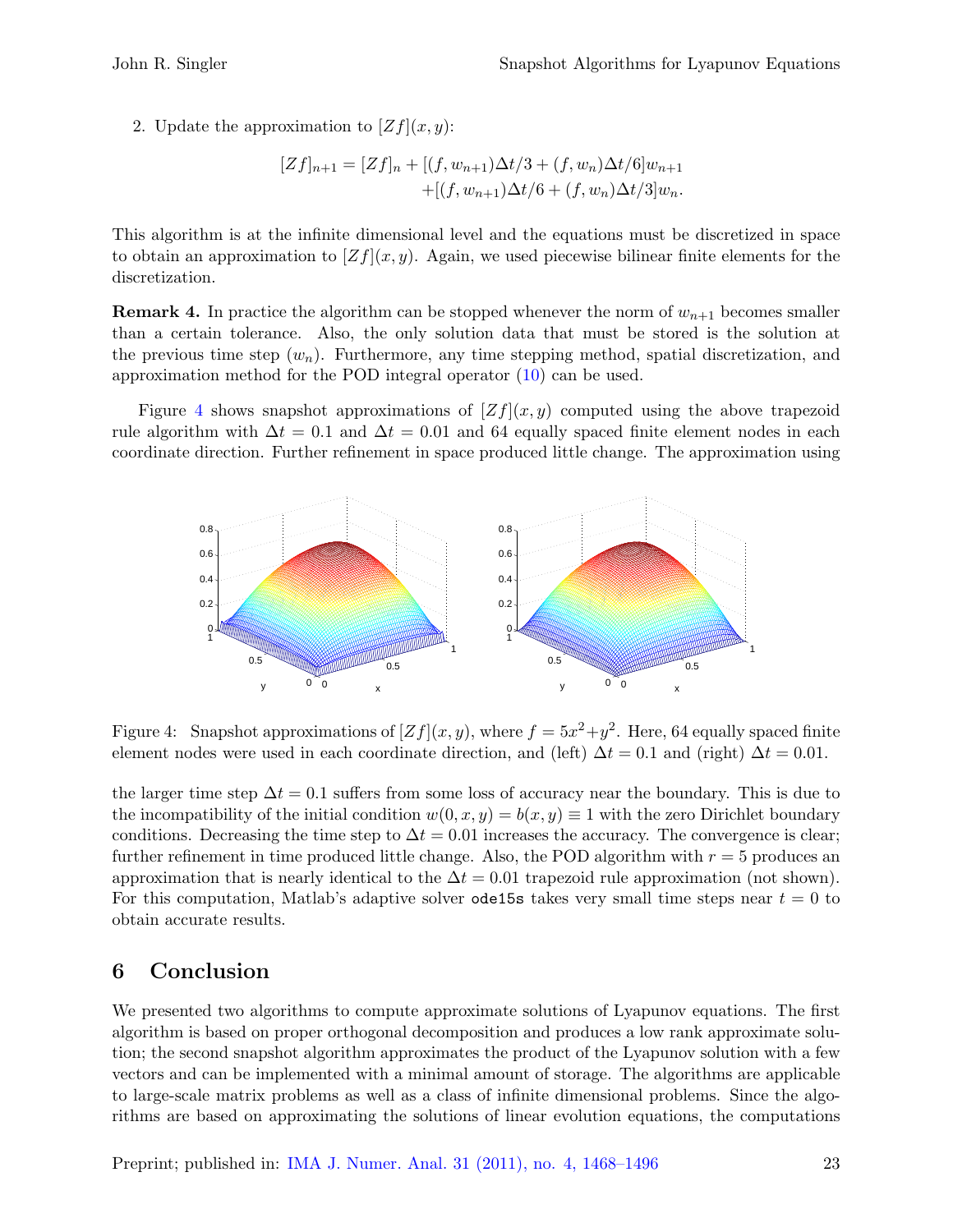can use existing simulation code as well as tools such as adaptive solvers and parallel algorithms. The quality of the approximate solutions can be ascertained by simple error bounds. Numerical results for parabolic model problems confirmed the convergence theory. The results indicate that accurate time stepping is important for these algorithms, especially if the initial condition to the PDE is not smooth (i.e., it is not in the domain of the A operator). Adaptive time stepping will be considered in future work.

Although we tested the algorithm on simple problems here, in another work [\(Dickinson](#page-27-16) *et al.*, [2009\)](#page-27-16) we successfully applied the trapezoid snapshot algorithm to operator Lyapunov equations arising in feedback control computations for an incompressible fluid flow problem. The computations in that work used existing simulation code and no matrix approximations of the operators were ever extracted from the code.

In other future work, we intend to further test the algorithms on other types of infinite dimensional systems (such as delay equations and hyperbolic partial differential equations). We also plan to consider other classes of infinite dimensional systems, such as those with an unbounded B operator.

Furthermore, we plan to investigate the computational cost of the algorithms in the future. It is important to note that even if the snapshot algorithms are not as efficient as other matrix Lyapunov equation solvers, they will still be computationally tractable and therefore they may be preferable to use for certain operator Lyapunov equations due to the advantages discussed above.

Since the proposed algorithms depend on the solution of linear infinite dimensional differential equations, the algorithms may have difficulty for problems whose solutions decay slowly to zero or rapidly oscillate. We believe that most, if not all, of the recently developed matrix Lyapunov solvers also may have difficulty with such problems.

We also note that the solution of Lyapunov equations plays an important role in standard methods to compute truncated balanced reduced order models of linear systems (see, e.g., [Antoulas,](#page-26-0) [2005;](#page-26-0) [Datta,](#page-27-0) [2004;](#page-27-0) Zhou [et al.](#page-29-0), [1996\)](#page-29-0). Although the POD-based algorithm presented here could be used for these Lyapunov computations, we propose that it is more natural to use Rowley's POD-based algorithm for approximate balanced truncation [\(Rowley,](#page-28-16) [2005\)](#page-28-16). (In fact, Rowley's algorithm inspired the present work and also [\(Singler & Batten,](#page-29-8) [2009\)](#page-29-8), which extends the algorithm in [\(Rowley,](#page-28-16) [2005\)](#page-28-16) to an infinite dimensional case.) This method requires the solution of the linear differential equations  $(8)$  and  $(12)$  and bypasses the solution of Lyapunov equations  $(1)$  and  $(11)$ .

### <span id="page-24-0"></span>A Appendix: Discrete POD Computation

We now prove Proposition [4,](#page-11-0) which shows that computing discrete POD eigenvalues and modes is equivalent to solving a matrix eigenvalue problem. To prove this, we use a general result on the eigenvalues of factored compact operators.

<span id="page-24-1"></span>**Proposition 7.** Let X and Y be two Hilbert spaces and let  $L: X \rightarrow Y$  be a compact linear operator. Define  $S: Y \to Y$  and  $T: X \to X$  by  $S = LL^*$  and  $T = L^*L$ . Then the nonzero eigenvalues of S and T are equal. For a nonzero eigenvalue  $\lambda$ , the corresponding orthonormal eigenvectors  $\varphi$  of S and  $\psi$  of T are related by

$$
\varphi = \lambda^{-1/2} L \psi, \quad \psi = \lambda^{-1/2} L^* \varphi.
$$

*Proof.* Since L is compact, S and T are both compact. Also, S and T are self adjoint and nonnegative due to their factored representation. Therefore, the eigenvalues of both  $S$  and  $T$  can be ordered and their corresponding orthonormal eigenvectors form complete sets.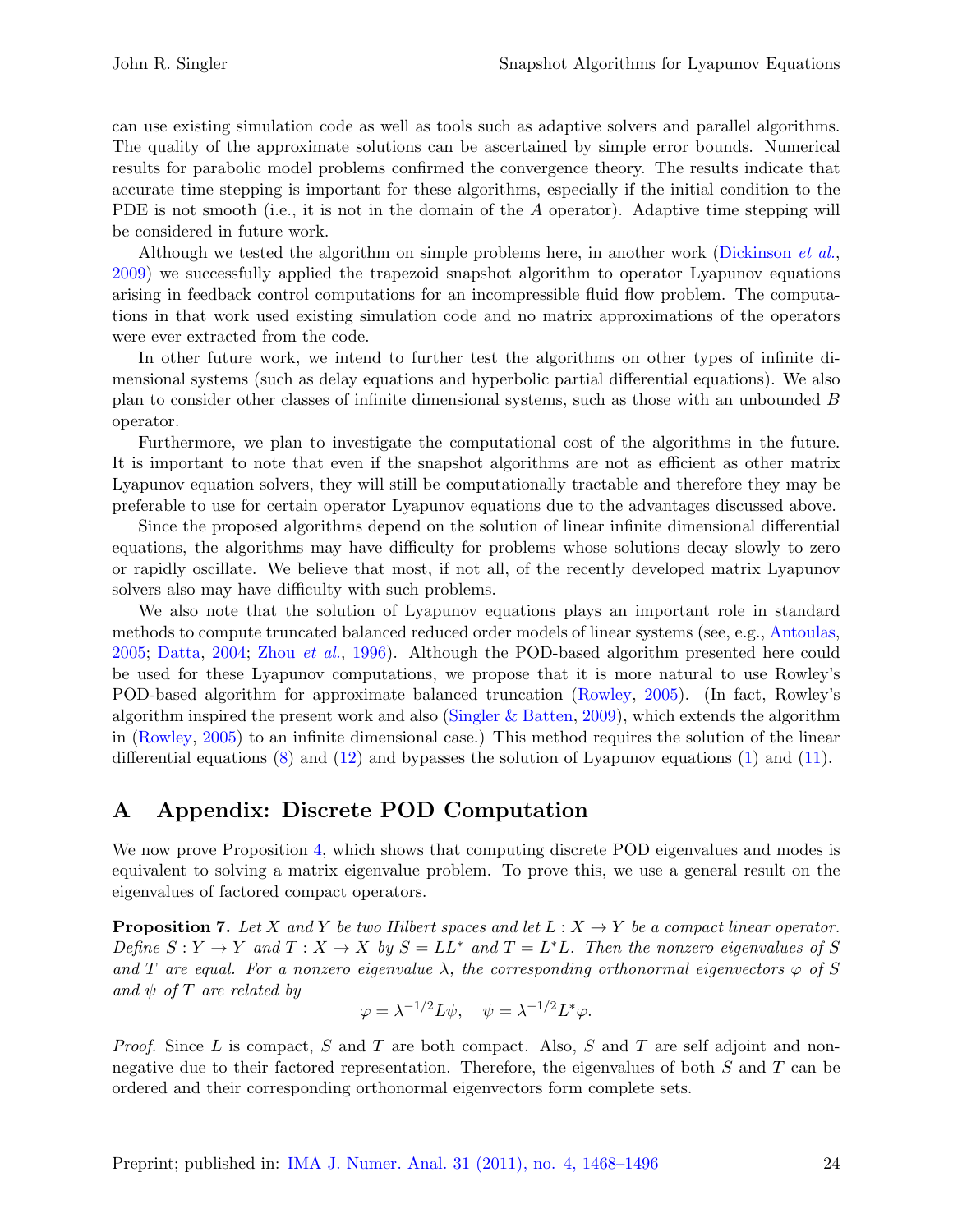Let  $\lambda_k$  be the k<sup>th</sup> (ordered) eigenvalue of  $T = L^*L$  with corresponding orthonormal eigenvector  $\psi_k$ . Then

$$
T\psi_k = \lambda_k \psi_k \Rightarrow L^* L \psi_k = \lambda_k \psi_k \Rightarrow (LL^*)(L\psi_k) = \lambda_k (L\psi_k) \Rightarrow S(L\psi_k) = \lambda_k (L\psi_k).
$$

Therefore,  $\lambda_k$  is an eigenvalue of S with corresponding eigenvector  $L\psi_k$ . Let  $\varphi_k = \lambda_k^{-1/2} L\psi_k$ . Then

$$
(\varphi_i, \varphi_j) = \lambda_i^{-1/2} \lambda_j^{-1/2} (L^* L \psi_i, \psi_j) = \lambda_i^{-1/2} \lambda_j^{-1/2} (T \psi_i, \psi_j) = \lambda_i^{1/2} \lambda_j^{-1/2} \delta_{ij} = \delta_{ij},
$$

where  $\delta_{ij}$  is the Kronecker delta. Thus,  $\{\lambda_k, \varphi_k\}$  are eigenpairs for S and  $\{\varphi_k\}$  is an orthonormal set.

Next, let  $\lambda_k$  be the kth (ordered) eigenvalue of  $S = LL^*$  with corresponding orthonormal eigenvector  $\varphi_k$ . A similar argument shows  $\lambda_k$  is an eigenvalue of T with corresponding orthonormal eigenvector  $\psi_k = \lambda_k^{-1/2} L^* \varphi_k$ .  $\Box$ 

Now we proceed with the proof of Proposition [4,](#page-11-0) which gives a method for computing the POD of a discrete dataset.

#### Proof of Proposition [4](#page-11-0):

*Proof.* The discrete POD operator can be factored as  $Z = \mathcal{BB}^*$  as follows. Define  $\mathcal{B}: \mathbb{R}^N \to X$  by

$$
\mathcal{B}u = \sum_{k=1}^{N} u_k W_k.
$$

The adjoint operator  $\mathcal{B}^*: X \to \mathbb{R}^N$  is computed to be  $\mathcal{B}^*x = [(x, W_1), \dots, (x, W_N)]^T$  and therefore  $Z = \mathcal{B}\mathcal{B}^*$ .

Since the range of  $\mathcal{B}^*$  is finite dimensional,  $\mathcal{B}^*$  and  $\mathcal{B}$  are both compact. Due to the factorization  $Z = \mathcal{BB}^*$ , Z is compact, self adjoint, and nonnegative. Proposition [7](#page-24-1) above then gives that the nonzero eigenvalues of  $Z = \mathcal{BB}^*$  and  $\hat{Z} := \mathcal{B}^* \mathcal{B}$  are equal and can be ordered  $\lambda_1 \geq \lambda_2 \geq \cdots > 0$ . Furthermore, if  $\lambda_i$  is nonzero, the orthonormal eigenvector  $\varphi_i$  of Z is related to the orthonormal eigenvector  $\hat{\varphi}_i$  of  $\hat{Z}$  by  $\varphi_i = \lambda_i^{-1/2} \mathcal{B} \hat{\varphi}_i$ .

A calculation shows that  $\hat{Z}u = \Gamma u$ , where the  $N \times N$  matrix  $\Gamma$  has ij entries  $(W_i, W_j)$ . Thus, the nonzero eigenvalues of Z and  $\Gamma$  are equal. Using the definition of B and the expression above for the orthonormal eigenvectors  $\varphi_i$  of Z shows that the eigenvectors are given by [\(15\)](#page-12-2).  $\Box$ 

### <span id="page-25-2"></span>Acknowledgements

The author thanks the anonymous referees for pointing out the paper by [Saad](#page-29-3) [\(1990\)](#page-29-3) and for their comments which greatly improved the manuscript. Research supported in part by the Air Force Office of Scientific Research under grants FA9550-05-1-0041 and FA9550-07-1-0540.

### References

<span id="page-25-1"></span>AHUES, M., LARGILLIER, A. & LIMAYE, B. V. (2001) Spectral Computations for Bounded Operators. Chapman & Hall/CRC, Boca Raton, FL. [4.3](#page-18-2)

<span id="page-25-0"></span>Antoulas, A. C., Sorensen, D. C. & Zhou, Y. (2002) On the decay rate of Hankel singular values and related issues. Systems Control Lett., 46, 323–342. [2.3](#page-7-0)

Preprint; published in: [IMA J. Numer. Anal. 31 \(2011\), no. 4, 1468–1496](http://dx.doi.org/10.1093/imanum/drq028) 25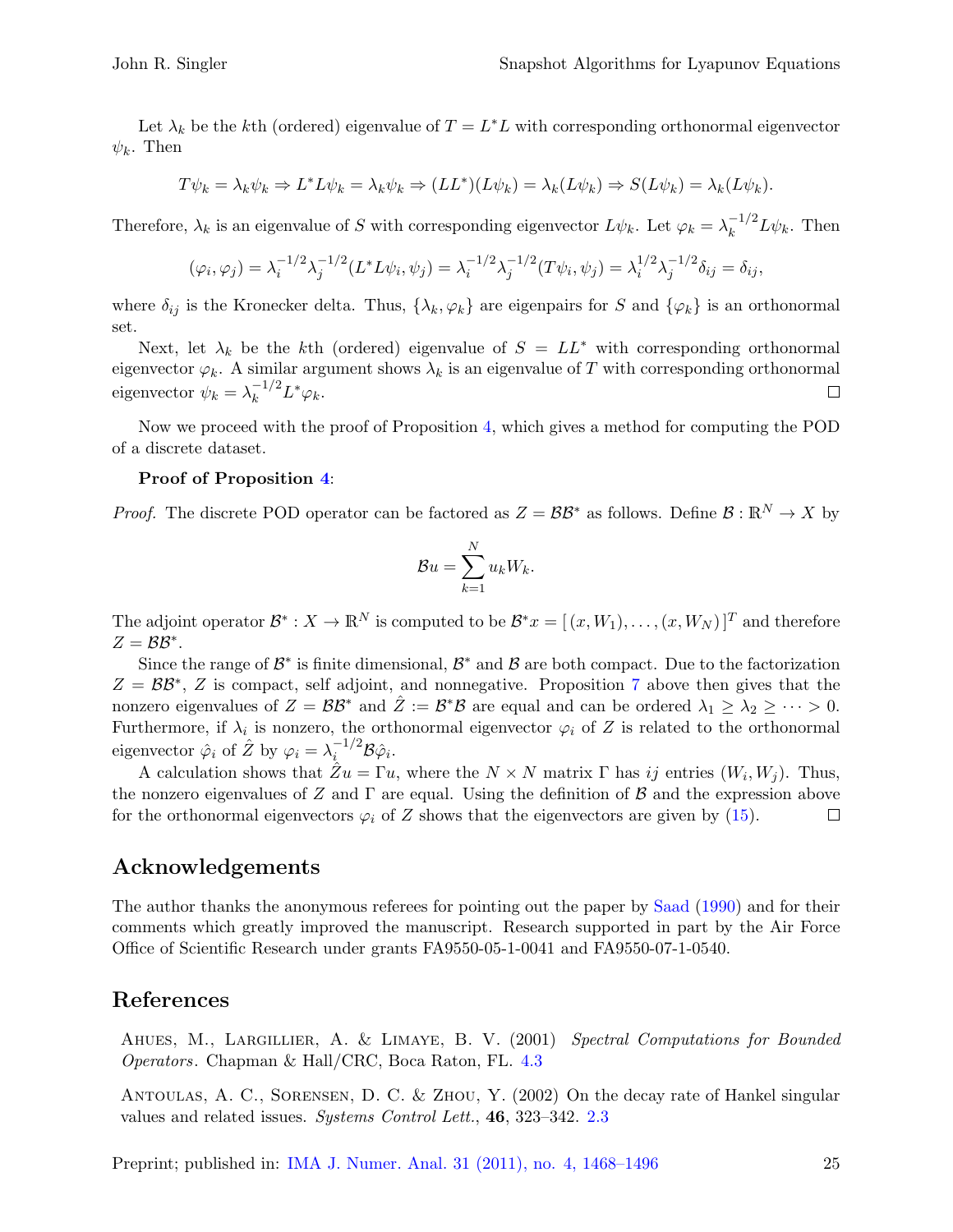<span id="page-26-0"></span>Antoulas, A. C. (2005) Approximation of Large-Scale Dynamical Systems. Philadelphia, PA: SIAM. [1,](#page-1-0) [6](#page-23-1)

<span id="page-26-9"></span>Atwell, J. A. (2000) Proper Orthogonal Decomposition for Reduced Order Control of Partial Differential Equations. *Ph.D. thesis*, Department of Mathematics, Virginia Polytechnic Institute and State University. [1](#page-2-2)

<span id="page-26-10"></span>Atwell, J. A., Borggaard, J. T. & King, B. B. (2001) Reduced order controllers for Burgers' equation with a nonlinear observer. Int. J. Appl. Math. Comput. Sci., [1](#page-2-2)1, 1311–1330. 1

<span id="page-26-11"></span>Atwell, J. A. & King, B. B. (2001) Proper orthogonal decomposition for reduced basis feedback controllers for parabolic equations. Math. Comput. Modelling, 33, 1–19. [1](#page-2-2)

<span id="page-26-12"></span>Atwell, J. A. & King, B. B. (2004) Reduced order controllers for spatially distributed systems via proper orthogonal decomposition. SIAM J. Sci. Comput., 26, [1](#page-2-2)28-151. 1

<span id="page-26-5"></span>BANKS, H. T., SMITH, R. C. & WANG, Y. (1996) Smart Material Structures. Paris: Masson and Wiley. [1](#page-2-2)

<span id="page-26-14"></span>Banks, H. T., del Rosario, R. C. H. & Smith, R. C. (2000) Reduced-order model feedback control design: numerical implementation in a thin shell model. IEEE Trans. Automat. Control, 45, 1312–1324. [1](#page-2-2)

<span id="page-26-13"></span>Banks, H. T., Beeler, S. C., Kepler, G. M. & Tran, H. T. (2002) Reduced order modeling and control of thin film growth in an HPCVD reactor. SIAM J. Appl. Math., 62, 1251–1280. [1](#page-2-2)

<span id="page-26-4"></span>Banks, H. T. & Burns, J. A. (1978) Hereditary control problems: numerical methods based on averaging approximations. SIAM J. Control Optimization, 16, 169–208. [1](#page-2-2)

<span id="page-26-1"></span>BANKS, H. T.  $\&$  ITO, K. (1991) A numerical algorithm for optimal feedback gains in highdimensional linear quadratic regulator problems. *SIAM J. Control Optim.*, **29**, 499–515. [1,](#page-1-0) [1](#page-2-2)

<span id="page-26-3"></span>Baur, U. & Benner, P. (2006) Factorized solution of Lyapunov equations based on hierarchical matrix arithmetic. Computing, 78, 211–234. [1](#page-1-0)

<span id="page-26-15"></span>BEATTIE, C. A., BORGGAARD, J., GUGERCIN, S. & ILIESCU, T. (2006) A domain decomposition approach to POD. Proceedings of the 45th IEEE Conference on Decision and Control. Proceedings of the 45th IEEE Conference on Decision and Control., pp. 6750–6756. [3.2](#page-10-0)

<span id="page-26-8"></span>Borggaard, J., Burns, J. A., Vugrin, E. & Zietsman, L. (2004) On strong convergence of feedback operators for non-normal distributed parameter systems. Proceedings of the IEEE Conference on Decision and Control, vol. 2. Proceedings of the IEEE Conference on Decision and Control, vol. 2., pp. 1526 – 1531. [1](#page-2-2)

<span id="page-26-7"></span>Burns, J., Ito, K. & Propst, G. (1988) On nonconvergence of adjoint semigroups for control systems with delays. SIAM J. Control Optim., 26, [1](#page-2-2)442–1454. 1

<span id="page-26-6"></span>Burns, J. A., King, B. B. & Rubio, D. (1998) Feedback control of a thermal fluid using state estimation. *Int. J. Comput. Fluid Dyn.*,  $11, 93-112$  $11, 93-112$ . 1

<span id="page-26-2"></span>Burns, J. A., Sachs, E. W. & Zietsman, L. (2008) Mesh independence of Kleinman–Newton iterations for Riccati equations in Hilbert space. SIAM Journal on Control and Optimization, 47, 2663–2692. [1](#page-1-0)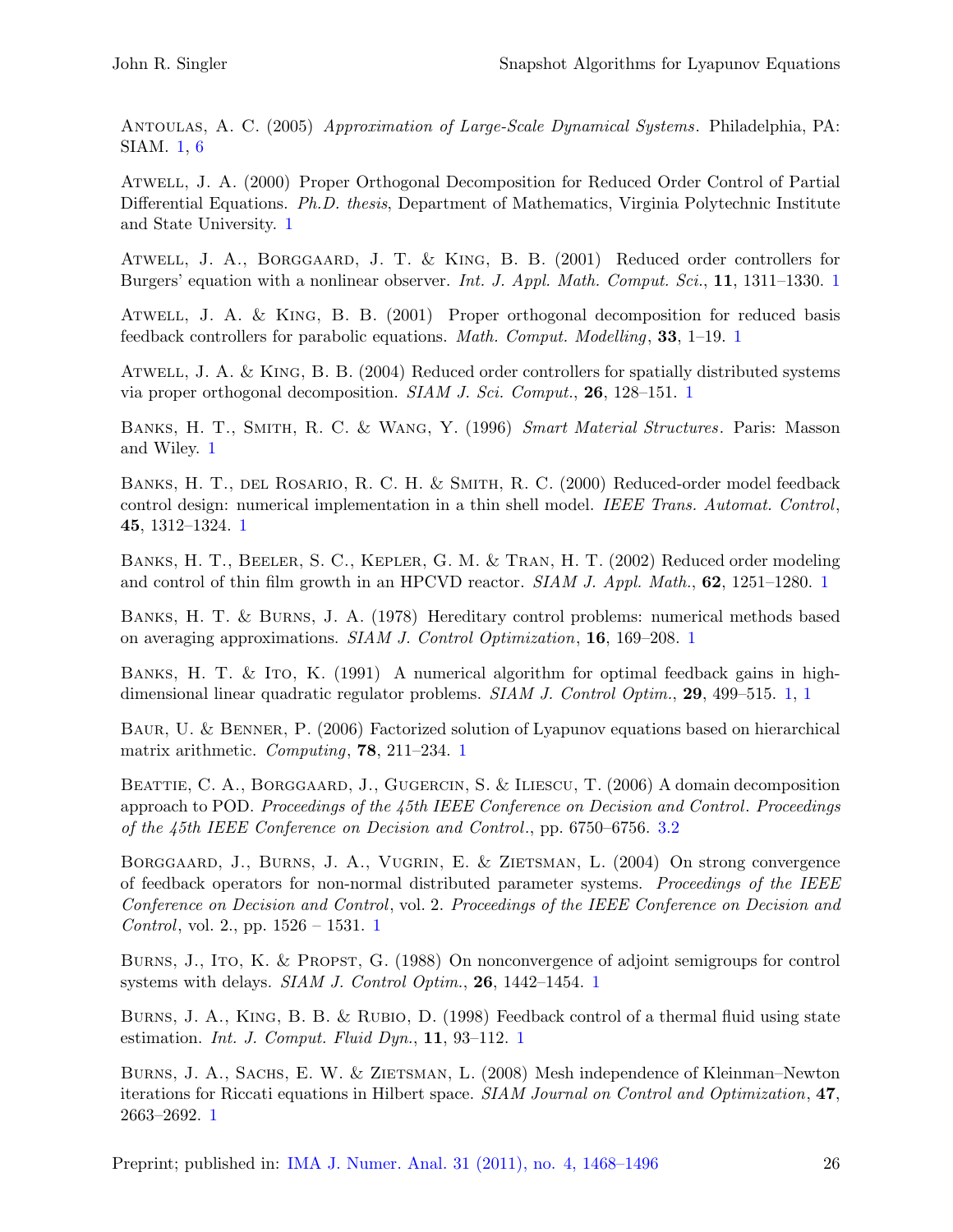<span id="page-27-5"></span>Burns, J. A. & Fabiano, R. H. (1989) Feedback control of a hyperbolic partial-differential equation with viscoelastic damping. Control Theory Adv. Tech., 5, 157–188. [1](#page-2-2)

<span id="page-27-6"></span>Camp, K. A. E. & King, B. B. (2002) A comparison of balanced truncation techniques for reduced order controllers. Proceedings of 2002 MTNS. Proceedings of 2002 MTNS. [1](#page-2-2)

<span id="page-27-14"></span>CHATELIN, F. (1983) Spectral Approximation of Linear Operators. New York: Academic Press Inc. [4.3](#page-18-2)

<span id="page-27-9"></span>Curtain, R. F. (2003) Model reduction for control design for distributed parameter systems. Research Directions in Distributed Parameter Systems. Philadelphia, PA: SIAM, pp. 95–121. [1](#page-2-2)

<span id="page-27-13"></span>Curtain, R. F. & Sasane, A. J. (2001) Compactness and nuclearity of the Hankel operator and internal stability of infinite-dimensional state linear systems. Internat. J. Control, 74, 1260–1270. [4.2](#page-14-2)

<span id="page-27-10"></span>Curtain, R. F. & Zwart, H. J. (1995) An Introduction to Infinite-Dimensional Linear System Theory. New York: Springer-Verlag. [1,](#page-4-0) [2.1,](#page-4-2) [1,](#page-5-3) [2.1,](#page-5-3) [5.1](#page-20-0)

<span id="page-27-0"></span>DATTA, B. N. (2004) Numerical Methods for Linear Control Systems. San Diego, CA: Elsevier Academic Press. [1,](#page-1-0) [6](#page-23-1)

<span id="page-27-15"></span>Delattre, C., Dochain, D. & Winkin, J. (2003) Sturm-Liouville systems are Riesz-spectral systems. Int. J. Appl. Math. Comput. Sci., 13, 481–484. [5.1](#page-20-0)

<span id="page-27-16"></span>DICKINSON, B. T., SINGLER, J. R. & BATTEN, B. A. (2009) A snapshot algorithm for linear feedback flow control design. Proceedings of the AIAA Infotech@Aerospace Conference and AIAA Unmanned...Unlimited Conference. Proceedings of the AIAA Infotech@Aerospace Conference and AIAA Unmanned...Unlimited Conference. AIAA paper number 2009-1961. [6](#page-23-1)

<span id="page-27-7"></span>Evans, K. A. (2003) Reduced order controllers for distributed parameter systems. Ph.D. thesis, Virginia Polytechnic Institute and State University. [1](#page-2-2)

<span id="page-27-12"></span>FAHL, M. (2001) Computation of POD basis functions for fluid flows with Lanczos methods. Math. Comput. Modelling, 34, 91–107. [3.2](#page-10-0)

<span id="page-27-1"></span>Gavrilyuk, I. P., Hackbusch, W. & Khoromskij, B. N. (2004) Data-sparse approximation to the operator-valued functions of elliptic operator. Math. Comp., 73, 1297–1324. [1](#page-1-0)

<span id="page-27-8"></span>GIBSON, J. S. & ADAMIAN, A. (1991) Approximation theory for linear-quadratic-Gaussian optimal control of flexible structures. SIAM J. Control Optim., 29, 1–37. [1](#page-2-2)

<span id="page-27-3"></span>GRASEDYCK, L., HACKBUSCH, W. & KHOROMSKIJ, B. N. (2003) Solution of large scale algebraic matrix Riccati equations by use of hierarchical matrices. Computing, 70, [1](#page-1-0)21–165. 1

<span id="page-27-11"></span>GRASEDYCK, L.  $(2004)$  Existence of a low rank or H-matrix approximant to the solution of a Sylvester equation. Numer. Linear Algebra Appl., 11, 371–389. [2.3](#page-7-0)

<span id="page-27-2"></span>GRASEDYCK, L. & HACKBUSCH, W. (2007) A multigrid method to solve large scale Sylvester equations. SIAM J. Matrix Anal. Appl., 29, 870–894. [1](#page-1-0)

<span id="page-27-4"></span>Gugercin, S., Sorensen, D. C. & Antoulas, A. C. (2003) A modified low-rank Smith method for large-scale Lyapunov equations. Numer. Algorithms, 32, 27–55. [1](#page-1-0)

Preprint; published in: [IMA J. Numer. Anal. 31 \(2011\), no. 4, 1468–1496](http://dx.doi.org/10.1093/imanum/drq028) 27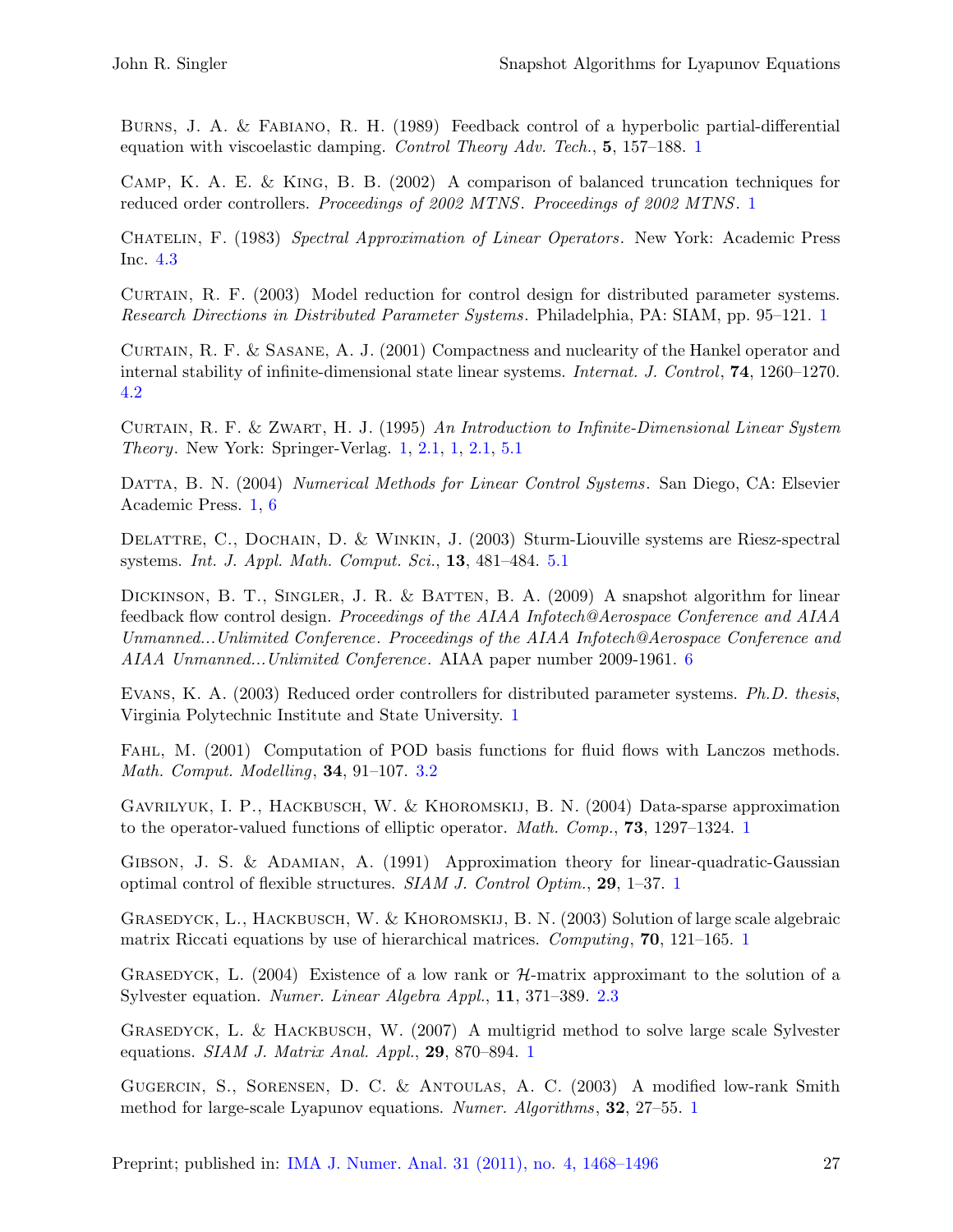<span id="page-28-13"></span>HENRI, T. & YVON, J.-P. (2002a). Institut de Recherche Mathématique de Rennes, Prépublication 02-48.  $3, 4.2$  $3, 4.2$  $3, 4.2$ 

<span id="page-28-14"></span>HENRI, T. & YVON, J.-P. (2002b). Institut de Recherche Mathématique de Rennes, Prépublication 02-40.  $3, 4.2$  $3, 4.2$  $3, 4.2$ 

<span id="page-28-15"></span>Henri, T. & Yvon, J.-P. (2005) Convergence estimates of POD-Galerkin methods for parabolic problems. System Modeling and Optimization. Boston, MA: Kluwer Acad. Publ., pp. 295–306. [3,](#page-9-0) [4.2](#page-14-0)

<span id="page-28-10"></span>HOMESCU, C., PETZOLD, L. R. & SERBAN, R. (2005) Error estimation for reduced-order models of dynamical systems. SIAM J. Numer. Anal., 43, 1693–1714. [1](#page-4-3)

<span id="page-28-6"></span>Kepler, G. M., Tran, H. T. & Banks, H. T. (2000) Reduced order model compensator control of species transport in a CVD reactor. *Optimal Control Appl. Methods*, **2[1](#page-2-2)**, 143–160. 1

<span id="page-28-5"></span>King, B. B., Hovakimyan, N., Evans, K. A. & Buhl, M. (2006) Reduced order controllers for distributed parameter systems: LQG balanced truncation and an adaptive approach. Math. Comput. Modelling, 43, 1136–1149. [1](#page-2-2)

<span id="page-28-0"></span>KLEINMAN, D. L. (1968) On an iterative technique for Riccati equation computations. IEEE Trans. Autom. Control, AC-13, 114–115. [1](#page-1-0)

<span id="page-28-8"></span>Kunisch, K. & Volkwein, S. (2001) Galerkin proper orthogonal decomposition methods for parabolic problems. Numer. Math., 90, 117–148. [1](#page-4-3)

<span id="page-28-9"></span>Kunisch, K. & Volkwein, S. (2002) Galerkin proper orthogonal decomposition methods for a general equation in fluid dynamics.  $SIAM$  J. Numer. Anal., 40, 492–515. [1,](#page-4-3) [3,](#page-9-0) [4.2](#page-14-0)

<span id="page-28-7"></span>Lee, C. H. & Tran, H. T. (2005) Reduced-order-based feedback control of the Kuramoto-Sivashinsky equation. J. Comput. Appl. Math., 173, 1–19. [1](#page-2-2)

<span id="page-28-2"></span>Li, J.-R. & WHITE, J. (2002) Low rank solution of Lyapunov equations. SIAM J. Matrix Anal. Appl., 24, 260–280. [1](#page-1-0)

<span id="page-28-1"></span>MORRIS, K. & NAVASCA, C. (2008). To appear in Computational Optimization and Applications. [1,](#page-1-0) [1](#page-2-2)

<span id="page-28-11"></span>Pazy, A. (1983) Semigroups of Linear Operators and Applications to Partial Differential Equations. New York: Springer-Verlag. [1](#page-5-3)

<span id="page-28-3"></span>PENZL, T. (1999/00) A cyclic low-rank Smith method for large sparse Lyapunov equations. SIAM J. Sci. Comput., 21, 1401–1418. [1](#page-1-0)

<span id="page-28-12"></span>Penzl, T. (2000) Eigenvalue decay bounds for solutions of Lyapunov equations: the symmetric case. Systems Control Lett., 40, 139–144. [2.3](#page-7-0)

<span id="page-28-4"></span>Rosen, I. G. & Wang, C. (1995) A multilevel technique for the approximate solution of operator Lyapunov and algebraic Riccati equations. *SIAM J. Numer. Anal.*, **32**, 5[1](#page-1-0)4–541. 1

<span id="page-28-16"></span>Rowley, C. W. (2005) Model reduction for fluids, using balanced proper orthogonal decomposition. Internat. J. Bifur. Chaos Appl. Sci. Engrg., 15, 997–1013. [6](#page-23-1)